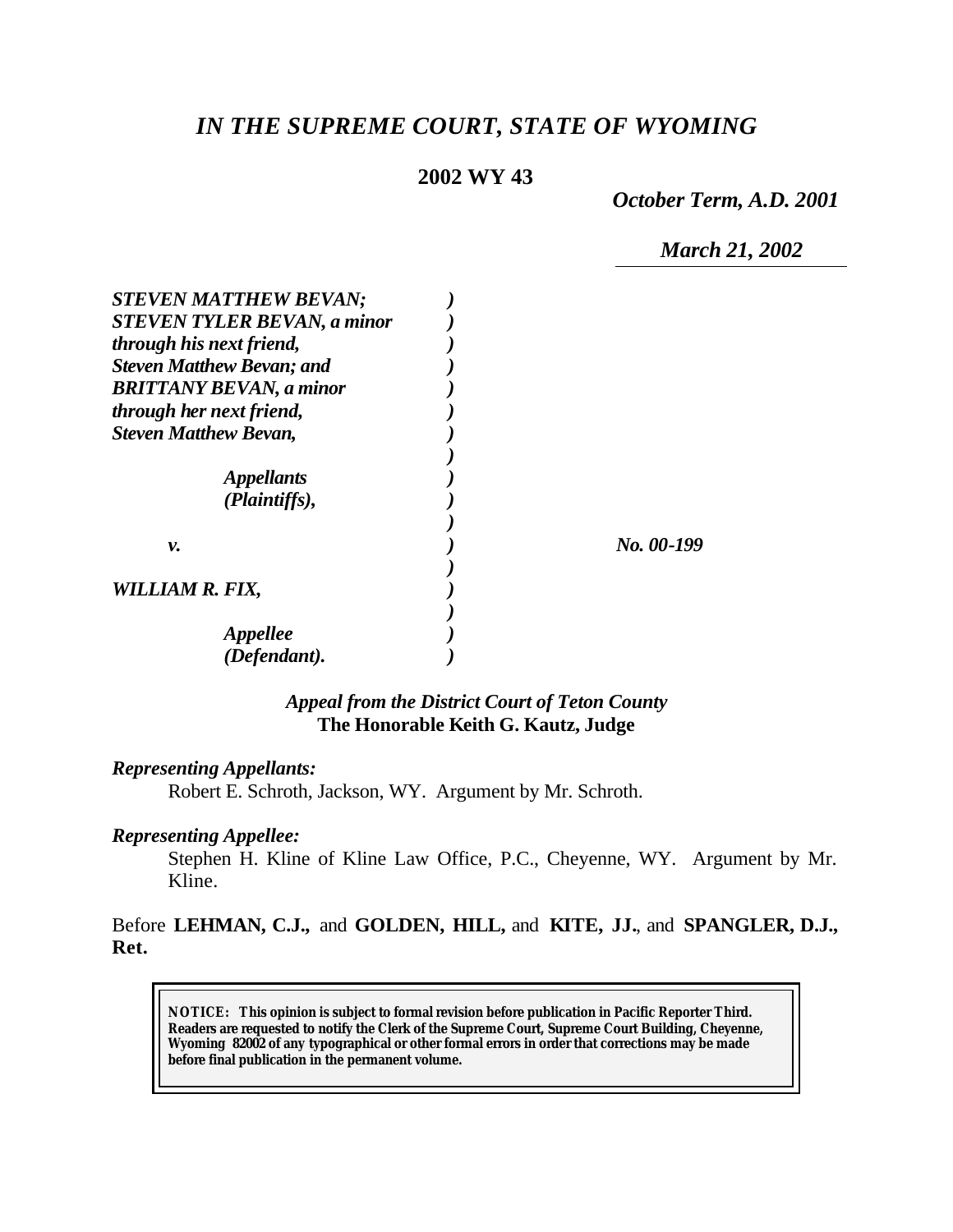### **LEHMAN, Chief Justice.**

[¶1] Appellant minors, Brittany Bevan and Steven Tyler Bevan (Brittany and Steven) appeal, through their father and next friend Steven Matthew Bevan (Bevan), from the district court's grant of summary judgment in favor of appellee William R. Fix (Fix) on their claims of intentional infliction of emotional distress. Having determined that the record reveals genuine issues of material fact sufficient to preclude summary judgment for the appellee on either child's claim, we reverse.

[¶2] After addressing the scope of the duty an attorney owes former clients, however, we affirm the district court's grant of summary judgment in favor of appellee Fix on appellant Bevan's claim of legal malpractice. Affirmed in part, reversed in part, and remanded.

### *ISSUES*

[¶3] Appellants present two issues for review:

I. Did the District Court err in granting defendant's Motion for Summary Judgment because genuine issues of material fact existed to support the Plaintiff's Second Cause of Action for Intentional Infliction of Emotional Distress[?]

II. Did the District Court err in granting defendant's Motion for Summary Judgment because genuine issues of material fact existed to support the Plaintiff's Fourth Cause of Action for Legal Malpractice[?]

## *FACTS AND PROCEDURAL HISTORY*

[¶4] Pursuant to our standard of review for summary judgments, the recitation of facts is from the vantage point most favorable to the plaintiffs, as the parties opposing the motions, awarding them all favorable inferences that may be drawn from the facts. *S & G Investors, LLC v. Blackley,* 994 P.2d 941, 943 (Wyo. 2000) .

[¶5] Defendant William Fix is an attorney licensed to practice law in the state of Wyoming with an office in Jackson. In July of 1992, Bevan hired Fix to represent him as defense counsel on a charge of criminal battery for family violence against his then girlfriend Jenni Jones (Jones). Fix represented Bevan throughout the course of those proceedings, which ultimately ended in a plea agreement. In December of 1994, Bevan and Jones married. Brittany and Steven are the couple's biological children. Brittany was born in August of 1991, Steven in April of 1994.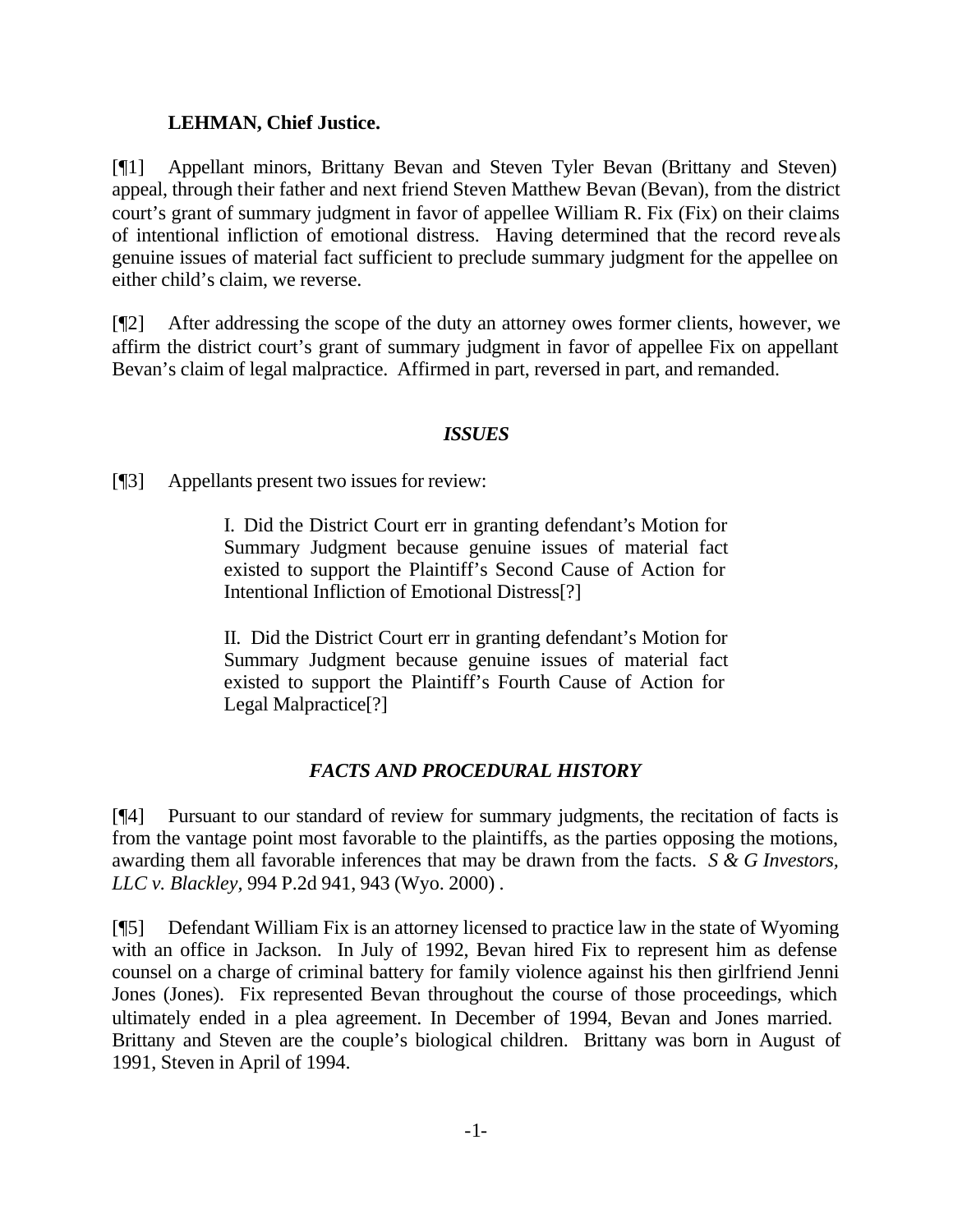[¶6] In January of 1997, Jones, represented by Fix, filed a complaint for divorce from Bevan. Bevan was not consulted in regard to Fix's representation of his wife Jones nor did he consent to the representation. Subsequently, in June of 1997, Fix withdrew from representation of his client Jones because he had begun a sexual relationship with her. Bevan further alleges that during the course of the couple's divorce proceedings Fix, upon hearing a rumor that Bevan was going to file a lawsuit against him, phoned Bevan and threatened, "if I messed with him he would bury me."<sup>1</sup> Bevan and Jones' divorce was finalized in December of 1997.

[¶7] The facts that relate to the Bevan children's claims are as follows. On the evening of March 29, 1998, Jones and her children Brittany and Steven, as well as two teenage babysitters, were invited to Fix's home to spend the night.<sup>2</sup> Jones and Fix left the children in the care of the babysitters and spent the evening drinking in a local bar with various others. After returning to Fix's home, the following events took place over the course of the night and the subsequent morning.

[¶8] It appears from the record that everyone present agrees that Fix, Jones, and at least two other guests continued drinking and that eventually four adults, including Fix and Jones, were soaking in Fix's hot tub. At some point while in the hot tub, a verbal altercation between Fix and Jones escalated into physical violence. Over the next several hours, this pattern of verbal and physical conflict between the two continued, culminating in the violent physical confrontation that forms the basis for the Bevan children's tort claims.

 $[$ **[9**] According to the affidavit of Jones:<sup>3</sup>

l

In the early morning hours of March 30, 1998, I was awoken from my sleep by Bill Fix who was in the process of throwing me out of the bed. I landed flat on my back on the floor. I tried to sit up several times and he kept pushing me to the floor. He then grabbed my head and started violently banging it against the wall. At the same time that he was banging my head against the wall he was kicking and punching me. Although I was barely conscious at this time, I could see my blood spattered on the wall. I finally got free of Fix and made it into the bathroom

<sup>&</sup>lt;sup>1</sup> Fix admits in deposition testimony that he phoned Bevan because he heard that Bevan was going to sue him. However, his version of the call is omitted from the record on appeal. Therefore, we are unable to include herein any opposing description of the conversation from Fix.

<sup>2</sup> Defendant Fix's filed *Memorandum in Support of his Motion for Summary Judgment* asserts that Fix and Jones were under court order to have no contact with each other at the time.

 $3$  This affidavit is substantially similar to a sworn complaint for family violence protection order filed by Jenni Jones against William Fix on March 31, 1998.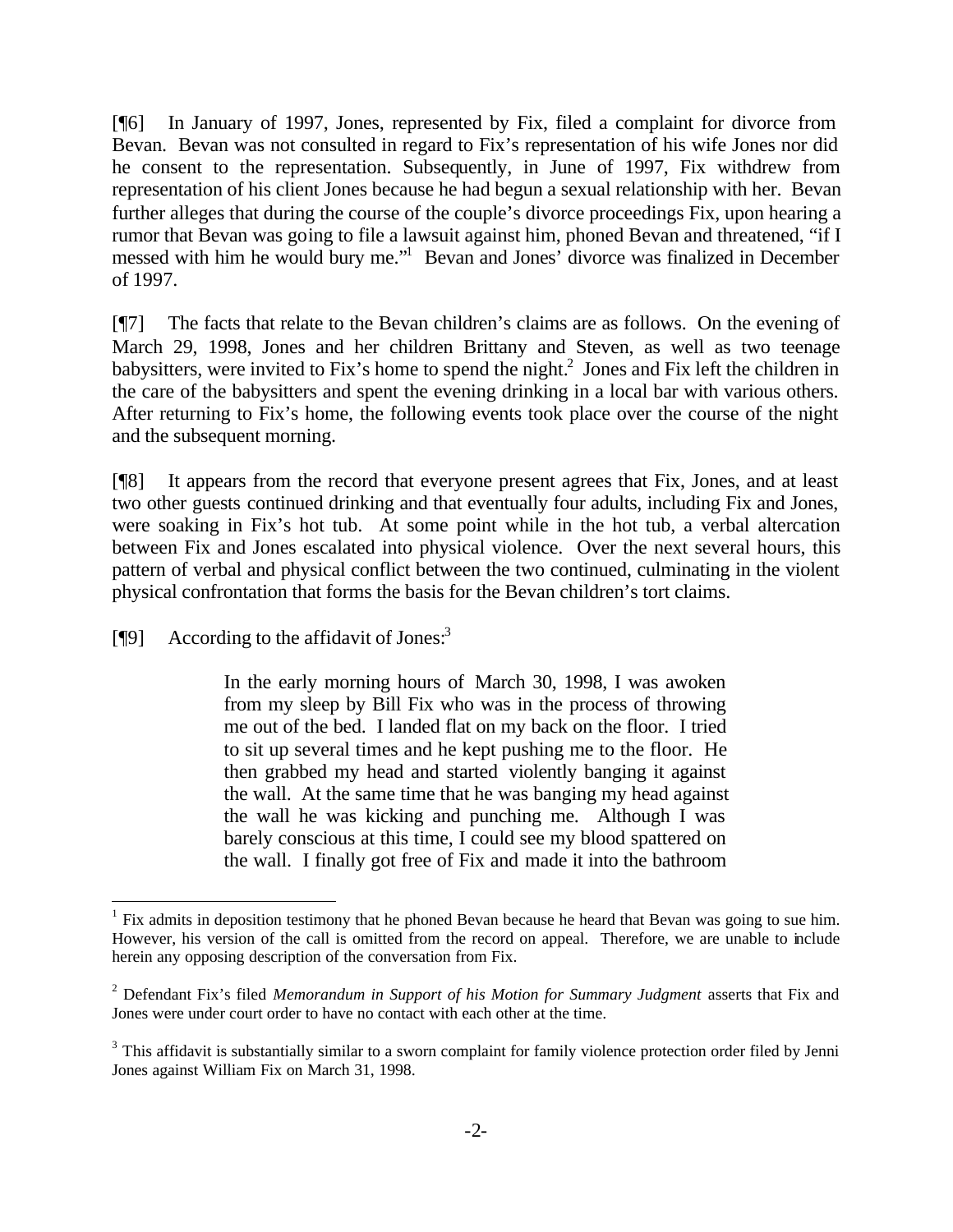to call my brother and 911. I was terrified and confused and didn't know what else to do. Fix hung up the phone and screamed he was going to 'kill' me several times. Fix then started punching and kicking me again. I managed to get to the phone again and call 911 a second time and was told that help was on the way. Fix then broke into the bathroom and drug me by my hair out of the bathroom, out of the bedroom and out into the hallway. I believe that I lost consciousness briefly. The next thing I remember is Fix holding me up in the air against the wall, at the top of the stairs, with his hands around my neck, choking me, banging my head against the wall, and him screaming incoherently.

I thought I was going to die at that moment and as I turned my head to the side I saw my three year old son looking at me in absolute horror. I will never forget the fear and horror I saw in his face. Fix then looked at my son Steven Tyler Bevan and said "it's okay sweetie, go back to bed." Steven then ran down the stairs and Fix threw me to the floor and kicked me one more time. As I was being thrown to the floor and kicked again I saw my daughter and the two babysitters, Michelle and Chelsey standing down the hallway also watching. Shortly thereafter the Sheriff's Deputies arrived.<sup>[4]</sup>

Both Fix and Jones were arrested at the scene; and, in the course of the investigation, police reports were generated which contain interviews with those witnesses present.

[¶10] Relatively soon after these events, Steven began "acting out" in preschool. His angry behavior included swearing and choking his classmates. Brittany reportedly had difficulty sleeping and was experiencing nightmares. Both Steven and Brittany began seeing a counselor for their behaviors; and, although the counselor "felt like both kids were, had been impacted by, in a negative way by witnessing this violence," he concentrated on Steven, believing that Brittany was "very quiet and seemed to be kind of, either seemed to be dealing with this better or at least in a different way than Steven." The counselor, following consultation with Steven's parents, caretakers, and teachers, diagnosed Steven as suffering from post-traumatic stress disorder (PTSD). Some months later, the children began seeing a second counselor in the same facility. This second counselor also diagnosed Steven as suffering from PTSD and, in addition, diagnosed Brittany as suffering from "dysthmic

<sup>&</sup>lt;sup>4</sup> According to his deposition testimony, Fix's version of events is essentially that Jones was the aggressor and instigator of the physical confrontation and that the physical contact between the two was much more mutually combative. He denies hitting Jones or banging Jones' head into a wall and rather describes the events in the hallway as a hair-pulling contest.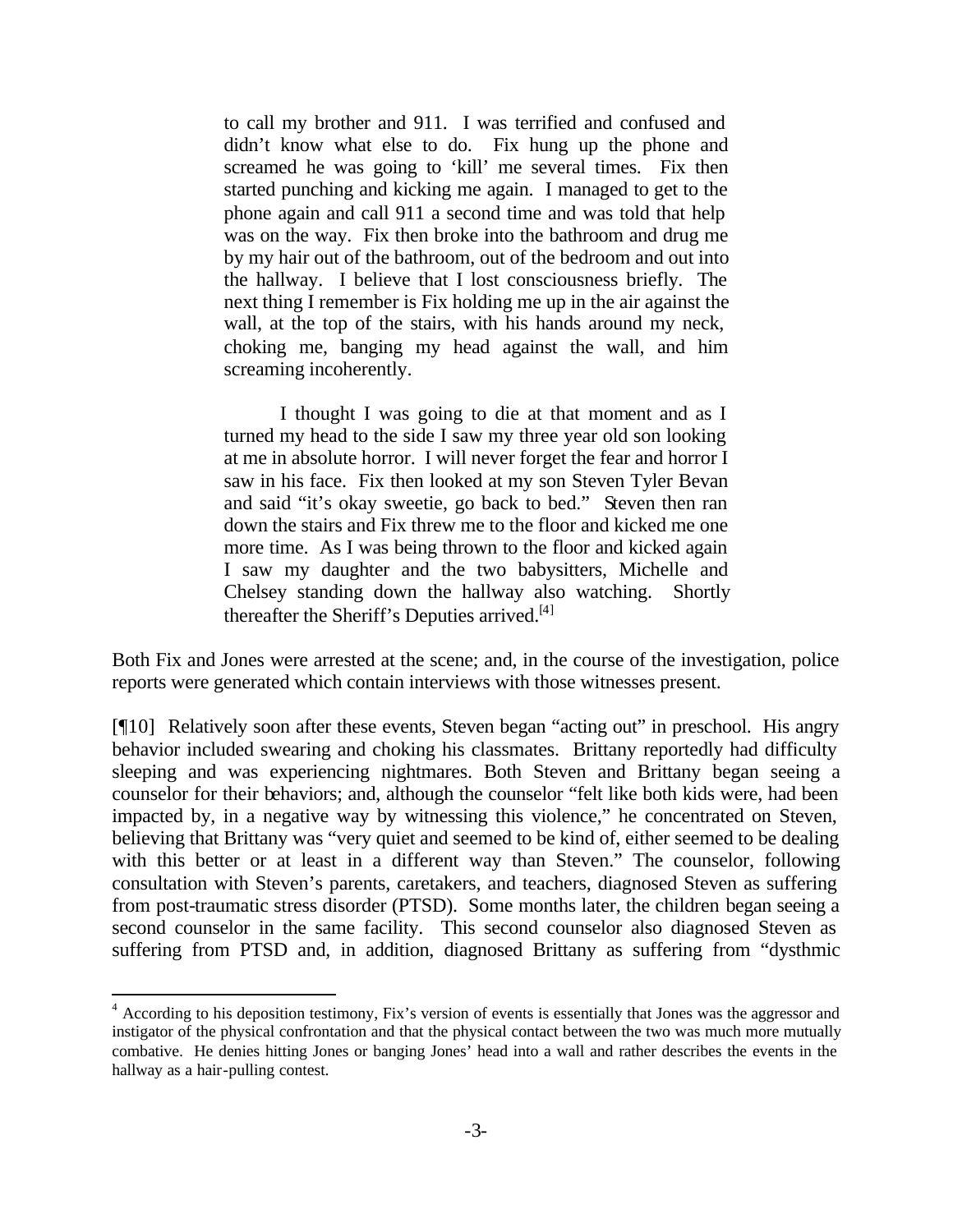disorder," a form of depression. At the time summary judgment was granted, both children continued to see the second counselor therapeutically.

[¶11] In addition, a clinical psychologist who specializes in treating children has evaluated Brittany and Steven. According to her deposition testimony, this psychologist disclosed that Brittany has been very depressed and, while being interviewed, admitted continued suicidal feelings, including a specific incident in the summer of 1998. The psychologist flatly stated, "I think that these children are in significant distress. I'm quite worried about both of them."

[¶12] In March of 2000, defendant Fix moved for summary judgment on all of the plaintiffs' claims. The plaintiffs opposed this motion through memorandum supported by deposition testimony and affidavit. Following a hearing on April 10, 2000, the district court entered its order granting summary judgment to Fix on all claims. This timely appeal on the claims of intentional infliction of emotional distress and legal malpractice followed.

#### *STANDARD OF REVIEW*

[¶13] Summary judgment is appropriate if the record, viewed in the light most favorable to the non-moving party, reveals that no genuine issues of material fact exist and the prevailing party is entitled to judgment as a matter of law. *Worley v. Wyoming Bottling Co., Inc.,* 1 P.3d 615, 620 (Wyo. 2000); *Terry v. Pioneer Press, Inc.,* 947 P.2d 273, 275 (Wyo. 1997); *Davis v. Wyoming Medical Center, Inc*., 934 P.2d 1246, 1250 (Wyo. 1997); W.R.C.P. 56(c). A fact is material if it establishes or refutes an essential element of a claim or defense. *Tidwell v. HOM, Inc.*, 896 P.2d 1322, 1324 (Wyo. 1995). In evaluating summary judgment, we apply the same standards as the trial court, without affording any deference to the trial court's decisions on issues of law. *Wilder v. Cody Country Chamber of Commerce,* 868 P.2d 211, 216 (Wyo. 1994).

#### *DISCUSSION*

#### *Intentional Infliction of Emotional Distress*

[¶14] In *R.D. v. W.H.,* 875 P.2d 26, 32 (Wyo. 1994), this court expressly adopted the third party intentional infliction of emotional distress cause of action found in *Restatement, Second, Torts,* § 46(2) (1965). This subsection provides:

> (2) Where such [extreme and outrageous] conduct is directed at a third person, the actor is subject to liability if he intentionally or recklessly causes severe emotional distress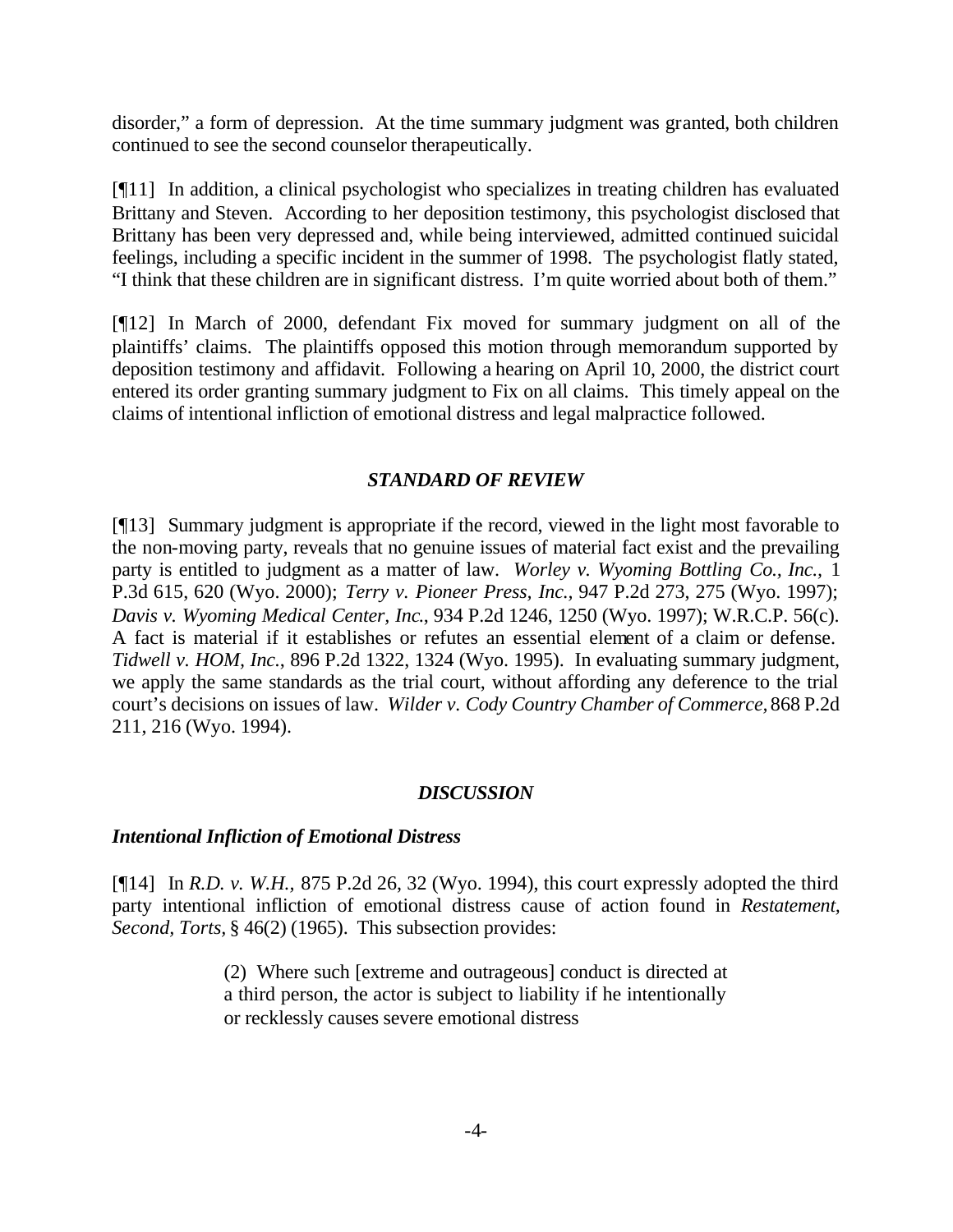(a) to a member of such person's immediate family who is present at the time, whether or not such distress results in bodily harm, or

(b) to any other person who is present at the time, if such distress results in bodily harm.

Thus, one claiming injuries for emotional distress caused by outrageous conduct under  $§$  46(2)(a) must show:

- 1) that the conduct was "extreme and outrageous";
- 2) that such conduct was directed at a third person;
- 3) that the claimant is a member of the immediate family of the third person;
- 4) that the claimant was personally present when the extreme and outrageous conduct took place, $\frac{5}{5}$
- 5) that the claimant sustained severe emotional distress as a result of that conduct (whether or not the claimant sustained bodily harm); and
- 6) that the person whose conduct is complained of "intentionally" or "recklessly" caused severe emotional distress to the claimant.

[¶15] In its application of the *Restatement* provision to the instant case, the district court premised its grant of summary judgment to defendant Fix on the Bevan children's claims of intentional infliction of emotional distress on the first enumerated element. The court concluded that defendant Fix's conduct was not extreme and outrageous as a matter of law, and thus granted summary judgment to him on that basis. The court determined:

> [T]his case involves one isolated altercation. There was no continuing course of abuse of either Jenni or the children, and under the circumstances the conduct the children saw, although deplorable, is not sufficient to support the Plaintiffs' claim.

> > Disputes over boundary lines, over the cause of motor vehicle collisions, or over a multitude of real or imagined wrongs, are likely to cause tempers to flare; words (vulgar and otherwise) to be uttered in anger; fists—or anything else handy—to be shaken; and assaults to occur. Such happenings are wholly unplanned, spur-of-

<sup>&</sup>lt;sup>5</sup> This court in *R.D. v. W.H.* recognized and applied *Restatement*, cmt. 1 and the caveat, to this requirement as discussed *infra.*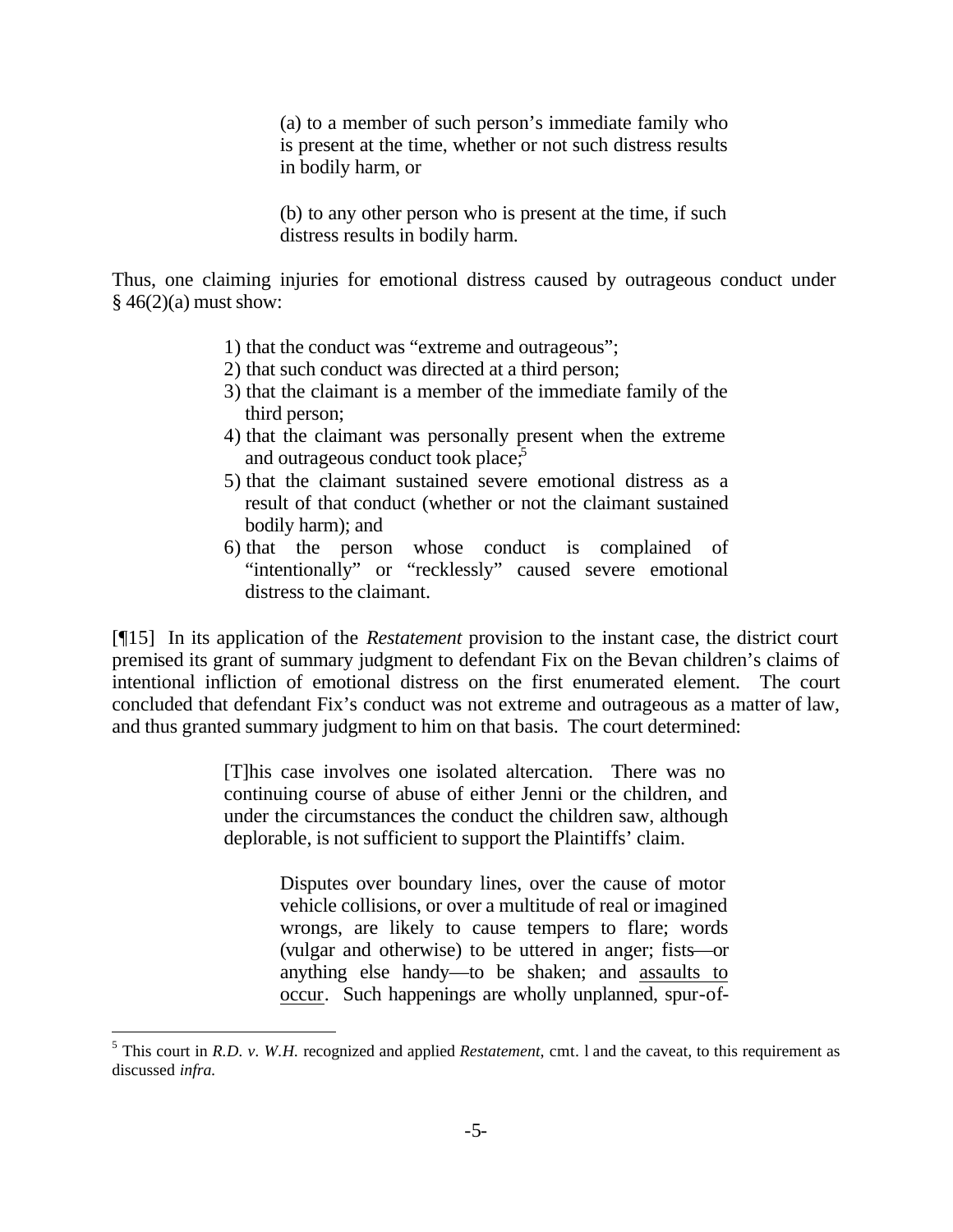the-moment occurrences; unfortunately, they occur all too frequently. But we cannot say that the brief outbursts constitute "extreme and outrageous" conduct. *Wiehe v. Kukal,* 592 P.2d 860, 864 (Kan. 1979) (emphasis added $)^{\{6\}}$ 

Such unfortunate occurrences occur all too often between intimates and are properly the subject of criminal and injunctive relief. However, not every domestic altercation constitutes extreme and outrageous conduct or results in sufficiently severe emotional impact to support a third party claim. Absent a showing of exceptional circumstances, such as a continuing course of abuse and facts showing severe emotional distress to those third party claimants as a result of what they witnessed, such an altercation will not support a claim for intentional infliction of emotional distress. Summary judgment, therefore, is properly granted on this claim as well.

We disapprove the above reasoning of the district court and its application of the *Restatement* provisions to the facts of this case for the following reasons.

[¶16] First, no language in *Restatement* § 46 or its accompanying illustrations indicates that "a continuing course of abuse" rather than a single "isolated altercation" is required before an actor is subject to liability for intentional infliction of emotional distress. In fact, none of the *Restatement* section's twenty-two illustrations, culled from actual cases, constitute a continuing course of conduct; rather, *all* involve isolated incidents. For example:

> *Illustration 1:* As a practical joke, A falsely tells B that her husband has been badly injured in an accident, and is in the hospital with both legs broken. B suffers severe emotional distress. A is subject to liability to B for her emotional distress. If it causes nervous shock and resulting illness, A is subject to liability to B for her illness.

> *Illustration 11:* A, who knows that B is pregnant, intentionally shoots before the eyes of B a pet dog, to which A knows that B is greatly attached. B suffers severe emotional distress which

 $6$  The district court's reliance on the cited case is misplaced. It is clear upon a thorough reading of the opinion that when the Kansas court used the term "assault," it was referring to tortious, rather than criminal, assault. *Wiehe v. Kukal,* 592 P.2d 860 (Kan. 1979). It described Wiehe's alleged conduct as "a spontaneous verbal outburst, profane and disparaging, coupled with an assault upon Kukal, upon Wiehe's discovery that Kukal and Hattley were fencing part of Wiehe's land in with their own." *Id.* at 863. The actual "legal assault" alleged consisted of "mov[ing] toward one of the persons in a threatening manner in order to cause the person to back away from the place where the fence was being installed . . . ." *Id.* at 864.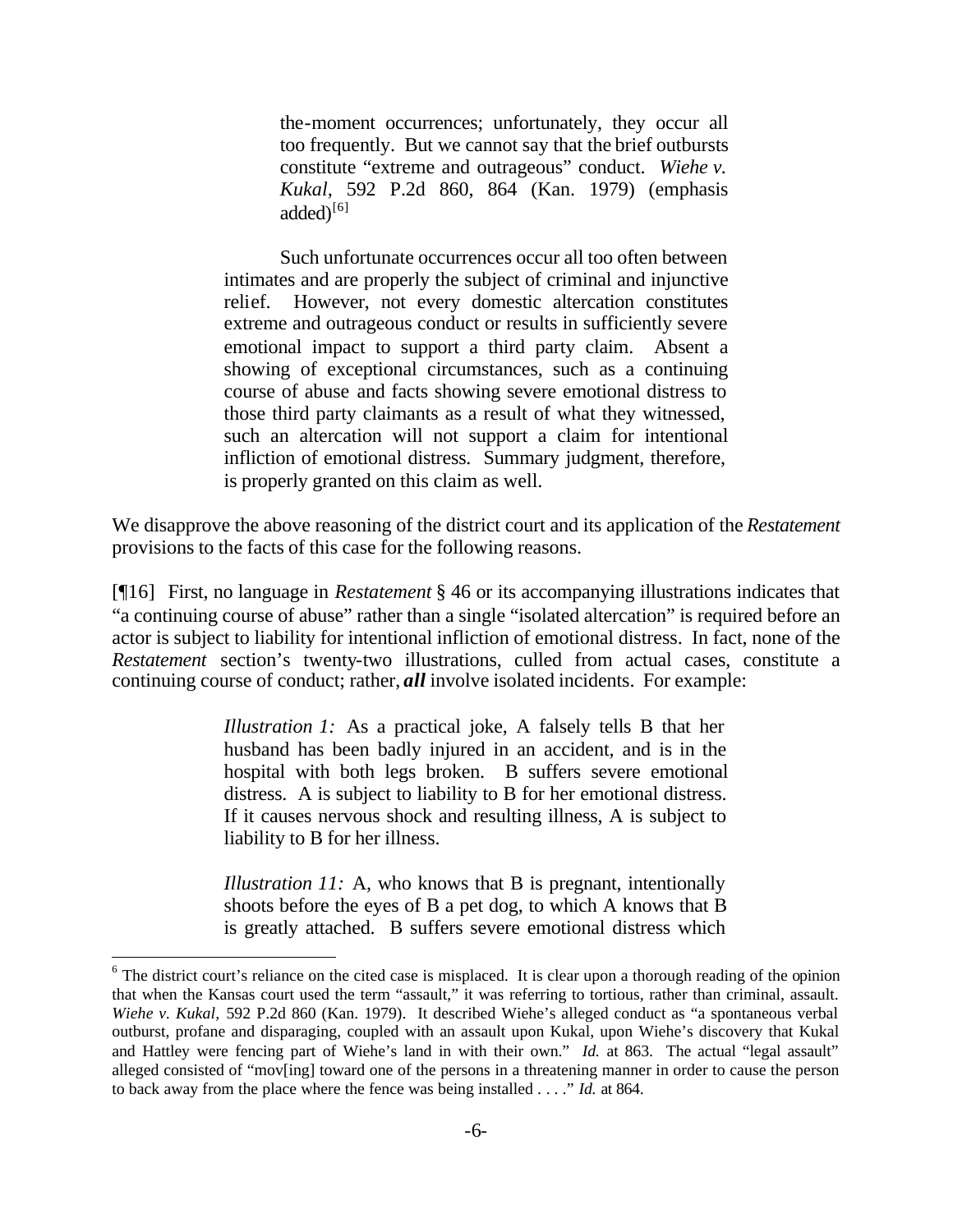results in a miscarriage. A is subject to liability to B for the distress and for the miscarriage.

[¶17] Clearly, no rule of law announced in *Restatement* § 46 requires that the conduct alleged be repetitive or recurrent before it can be considered extreme and outrageous. Nor has this court in its application of the section announced such a rule. On the contrary, in *Kanzler v. Renner,* 937 P.2d 1337, 1343 (Wyo. 1997), a case involving sexual harassment in the workplace, we expressly recognized the inverse proposition: "repeated harassment .. . may compound the outrageousness of incidents which, taken individually, might not be sufficiently extreme to warrant liability." *Id.* (quoting *Boyle v. Wenk,* 392 N.E.2d 1053, 1056 (Mass. 1979)).

[¶18] The district court was in error by reasoning that simply because the alleged extreme and outrageous conduct of this case constitutes domestic violence among intimates it somehow necessitates that the plaintiffs make a "showing of exceptional circumstances" such as a "continuing course of abuse" by the defendant. Our affirmance of this conclusion would, as a consequence, impose on a certain class of plaintiffs a burden greater than that set forth in the general rules of *Restatement* § 46 based solely on the subject matter of the complained conduct and the relationship of the parties. We decline to impose such an additional burden.

[¶19] Instead, a survey of this court's jurisprudence on the claim of intentional infliction of emotional distress reveals that in analyzing whether given conduct is "extreme and outrageous" this court has consistently utilized the following language found in *Restatement* § 46 cmt. d:

> Liability has been found only where the conduct has been so outrageous in character, and so extreme in degree, as to go beyond all possible bounds of decency, and to be regarded as atrocious, and utterly intolerable in a civilized community. Generally, the case is one in which the recitation of the facts to an average member of the community would arouse his resentment against the actor, and lead him to exclaim, "Outrageous!"<sup>[7]</sup>

> The liability clearly does not extend to mere insults, indignities, threats, annoyances, petty oppressions, or other trivialities.

 7 Unfortunately, as we noted in *Kanzler v. Renner,* disparities in application of the tort are prevalent due in large part to the vague, subjective, and value-laden concept of "outrageousness" and the highly fact-specific inquiry necessary to decide claims under it. 937 P.2d at 1342. *See also Garcia v. Lawson,* 928 P.2d 1164, 1169 (Wyo. 1996) (Golden, J., Lehman, J., dissenting).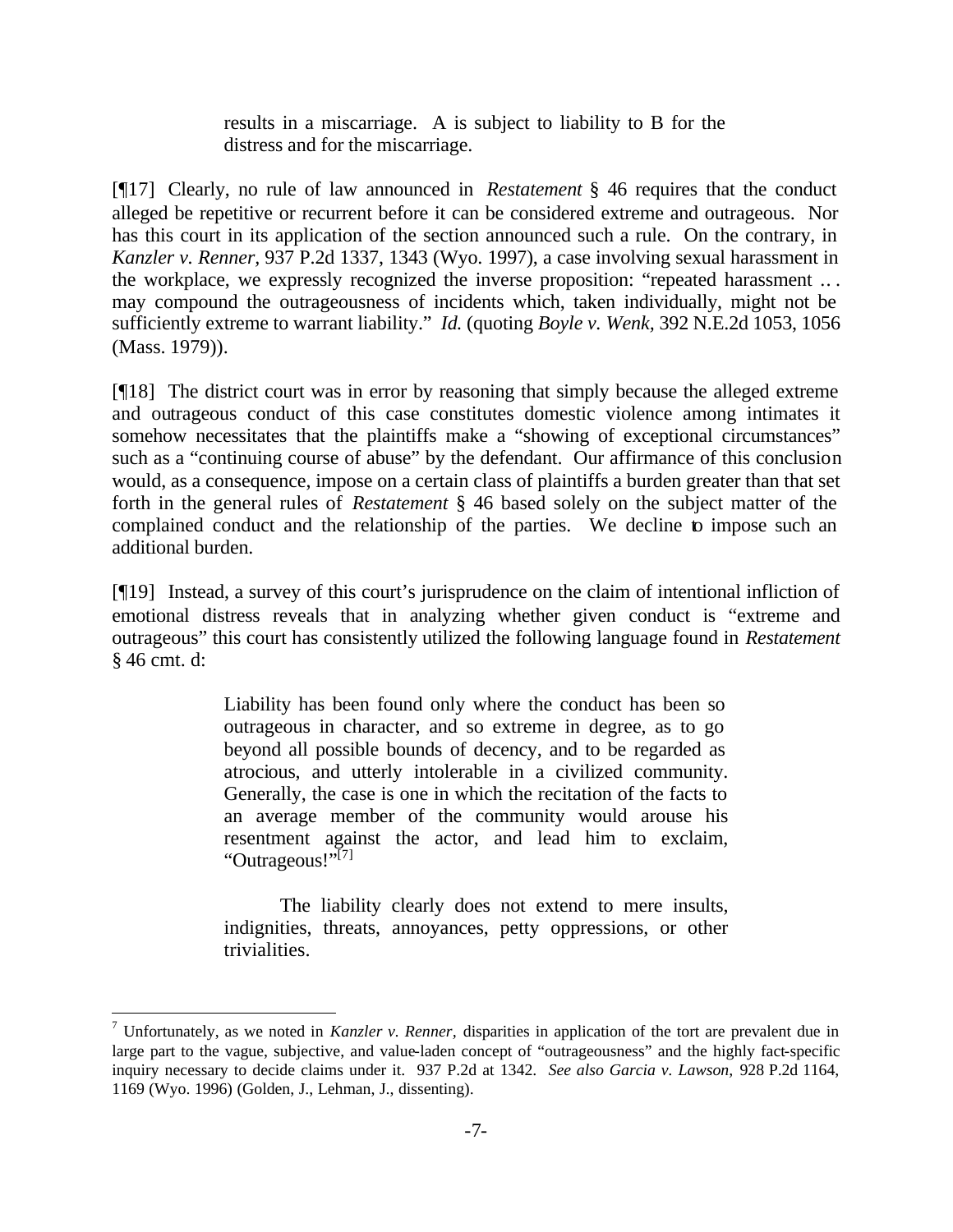*See e.g. Leithead v. American Colloid Co.,* 721 P.2d 1059, 1066 (Wyo. 1986); *Kanzler v. Renner,* 937 P.2d at 1341; *Worley v. Wyoming Bottling Co. Inc,* 1 P.3d at 628 ; *McCulloh v. Drake,* 2001 WY 56, ¶25,24 P.3d 1162, ¶25 (Wyo. 2001).

[¶20] We have further approved the *Restatement* description of the roles of both judge and jury in application of the "outrageousness" element of § 46 found in cmt. h:

> *Court and jury*. It is for the court to determine, in the first instance, whether the defendant's conduct may reasonably be regarded as so extreme and outrageous as to permit recovery, or whether it is necessarily so. Where reasonable men may differ, it is for the jury, subject to the control of the court, to determine whether, in the particular case, the conduct has been sufficiently extreme and outrageous to result in liability.

[¶21] Thus, we have held, "[w]hen presented with a motion for summary judgment, the court, as a matter of law, makes preliminary determinations regarding the outrageousness of the conduct and the severity of the emotional distress." *Kanzler v. Renner,* 937 P.2d at 1341; *see also Anderson v. Solvay Minerals, Inc.*, 3 P.3d 236, 241 (Wyo. 2000). However, as outlined in *Restatement* § 46 cmt. h, the court's preliminary determination as to the outrageousness of the conduct is simply to decide whether the defendant's conduct may reasonably be regarded as so extreme and outrageous as to permit recovery. If this threshold question can be answered either in the affirmative *or* by a finding that reasonable men and women may differ in deciding the issue, then the court must allow a jury to ultimately decide whether, in the particular case, the conduct has been sufficiently extreme and outrageous to result in liability. The court's gate-keeping function in this regard is solely to eliminate those frivolous and meritless claims in which no reasonable jury, composed of a fair cross-section of the community, could find the defendant's conduct sufficiently extreme and outrageous to permit recovery.

[¶22] Additionally, we disapprove the district court's reasoning that because appellee Fix's alleged conduct was "properly the subject of criminal and injunctive relief" that fact somehow militates against a determination that the behavior is "beyond all possible bounds of decency, and to be regarded as atrocious, and utterly intolerable in a civilized community." *Restatement* cmt. d*.* Rather, the fact that the alleged conduct has been criminalized would appear to weigh in favor of recognition that society has determined the acts to be injurious as beyond "mere insults, indignities, threats, annoyances, petty oppressions, or other trivialities."<sup>8</sup> *Id.* 

 $8$  Lest any should misunderstand, this court is not holding, nor even implying, that all criminal conduct is per se "extreme and outrageous" for purposes of deciding an intentional infliction of emotional distress claim. Rather, we simply note that it is a factor that cannot be used logically to militate against a finding that the conduct is "extreme and outrageous" in the context of a summary judgment proceeding on an intentional infliction of emotional distress claim.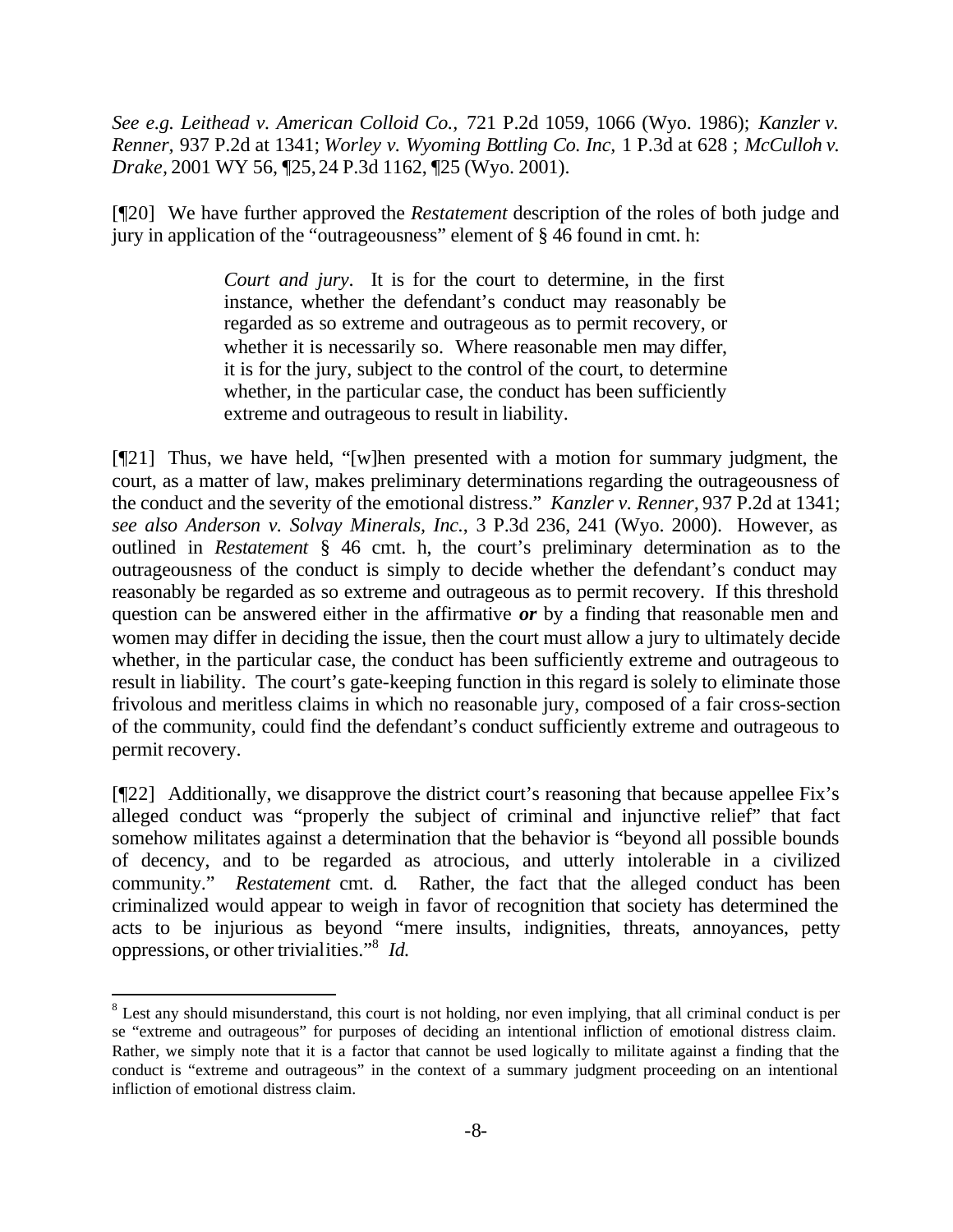[¶23] Lastly, while we generally agree with the district court's statement that, "not every *domestic altercation* constitutes extreme and outrageous conduct or results in sufficiently severe emotional impact to support a third party claim," (emphasis added) we have also consistently rejected so-called "floodgate of litigation" arguments to support denial of emotional distress claims. *See McCulloh v. Drake,* 2001 WY 56, ¶26. When this court adopted the tort in *Leithead v. American Colloid Co.* we expressly stated, "[w]hile these problems are not to be dismissed lightly, they can certainly be solved without rejecting the action entirely. That would be the equivalent of 'employing a cannon to kill a flea.'" *Id.* 721 P.2d at 1065 (quoting *Nehring v. Russell,* 582 P.2d 67, 79 (Wyo. 1978)). Likewise, in adopting the tort of negligent infliction of emotional distress, this court explored its concerns that the new cause of action would overly burden the judicial system and ultimately concluded with some irony, "if the only purpose of our law was to unburden the court system, then we would reach the zenith of judicial achievement simply by closing the district courts to all litigants and allowing all wrongs to come to rest on innocent victims." *Gates v. Richardson,* 719 P.2d 193, 197 (Wyo. 1986).

[¶24] Clearly, we rejected arguments to effectively close the courts to a class of plaintiffs in *Leithead* and *Gates,* as again we do so in the instant case. We believe that simply because the alleged extreme and outrageous conduct can be labeled a "domestic altercation," does not modify the fundamental analysis undertaken in deciding the case. Regrettably, this court must recognize the prevalence, and some argue tolerance, of domestic violence within our society; however, we cannot allow judicial fear of an avalanche of cases due to the ubiquity of the conduct alleged as "extreme and outrageous" to deny a remedy to those individual parties with legitimate claims. Instead, we remain confident that lower courts are capable of properly separating those cases with merit from those without. *See generally* Merle H. Weiner, *Domestic Violence and the Per Se Standard of Outrage,* 54 Md. L.Rev. 183 (1995) and cases cited therein; Leonard Karp and Cheryl L. Karp, *Beyond the Normal Ebb and Flow . . . Infliction of Emotional Distress in Domestic Violence Cases,* 28 Fam. L.Q. 389 (1994) and cases cited therein; Dr. G. Steven Neeley, *The Psychological and Emotional Abuse of Children: Suing Parents in Tort for the Infliction of Emotional Distress,* 27 N. Ky. L.Rev. 689 (2000) and cases cited therein.

[¶25] Viewing the evidence in the light most favorable to Brittany and Steven Bevan, we find that Fix's alleged conduct, including beating, kicking, punching, dragging by the hair, and choking Jones while screaming that he wanted to kill her, is behavior beyond mere insults, indignities and petty oppressions and which, if proved, could be construed as outrageous, atrocious, and utterly intolerable in a civilized community. At the very least, reasonable persons could differ in their conclusions as to whether Fix's conduct was extreme and outrageous. Consequently, it is for a jury to determine whether his conduct was sufficiently outrageous to result in liability.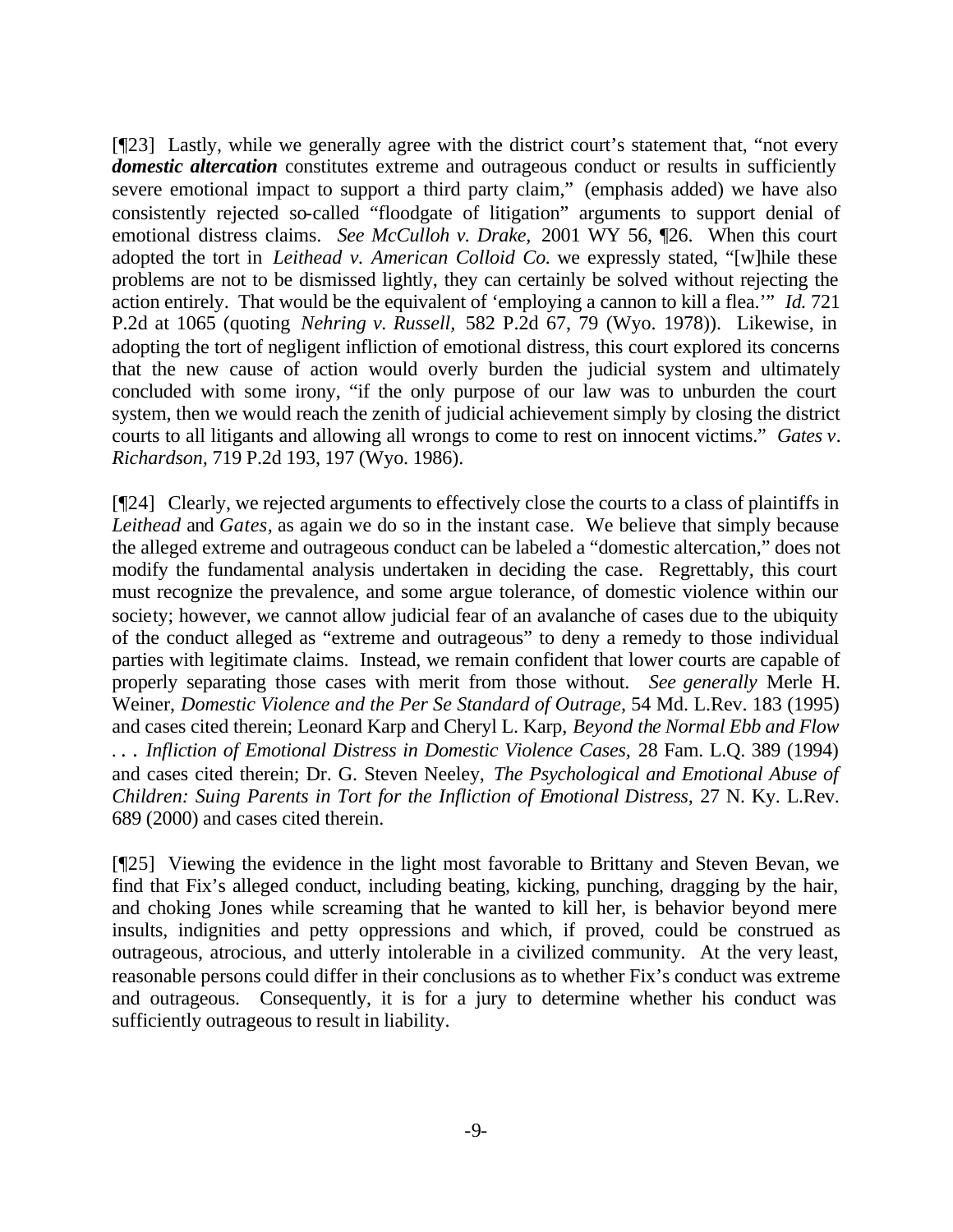[¶26] However, our analysis does not end here. Although the district court premised its grant of summary judgment to Fix solely on the first element of the children's intentional infliction of emotional distress claims, other factual issues and contentions have been raised by the appellee related to the remaining elements of the tort. We may uphold the grant of summary judgment upon any proper legal ground finding support in the record. *In re HC,*  983 P.2d 1205, 1209 (Wyo. 1999); *Ahearn v. Anderson-Bishop Partnership*, 946 P.2d 417, 422 (Wyo. 1997). Consequently, because the plaintiffs' failure to satisfy any single element would justify affirmance, in the interests of judicial economy and further development of the law in this area, we will address the remaining elements of the claim as applied to the instant case.

[¶27] Clearly, the second and third elements are met. Appellee Fix's conduct was directed toward a third person, Jenni Jones. Brittany and Steven Bevan, as her children, are members of the immediate family of Jenni Jones. As to the fourth element, appellee argues that Brittany Bevan was not personally present at the time Fix's alleged outrageous conduct took place because, when questioned by defense counsel in deposition, she indicated that she had not actually *visually observed* him beating her mother. Instead, then eight year-old Brittany stated in regard to the events two years prior: "Well, I woke up early and I heard screaming and shouting, and then I went back to sleep because I was kind of scared." When asked what happened next, she replied: "When I woke up I saw mom, I heard crying and I walked, I stepped down from the bed with the ladder, and I saw mom crying and Steven holding her and saying it's okay." When asked what else she remembered, Brittany stated: "Bill Fix slammed her against the wall or the floor. It was either one of those because I heard a bounce."

[¶28] Appellee essentially urges that we reject Brittany's claim because, according to her remembrance, she was not an eyewitness to the alleged outrageous conduct. First, as a purely factual matter, it is unclear from the record precisely what Brittany Bevan observed of the violent confrontation between Fix and her mother, Jones. Jones' affidavit and sworn complaint for family violence protective order both state that Jones saw Brittany, along with her two sitters, observing the alleged beating.<sup>9</sup> Thus, in any event, a fact question remains as to the events actually visually observed by Brittany. More importantly, however, we do not believe that either the *Restatement* comment and caveat or our precedent on the issue support the very narrow interpretation of the "presence" element urged by appellee.

[¶29] This court first had occasion to address the issue when we adopted the third party intentional infliction of emotional distress claim in *R.D. v. W.H.,* 875 P.2d 26 (Wyo. 1994). There we stated that most cases interpreting the presence requirement have held that "present at the time" means that the plaintiff must be present when the outrageous conduct occurs. *Id.*  at 33. However, the opinion continued by citing both *Restatement* § 46 cmt. l and the caveat:

<sup>&</sup>lt;sup>9</sup> This statement is corroborated by the sitters' witness interviews conducted by the police on the morning in question.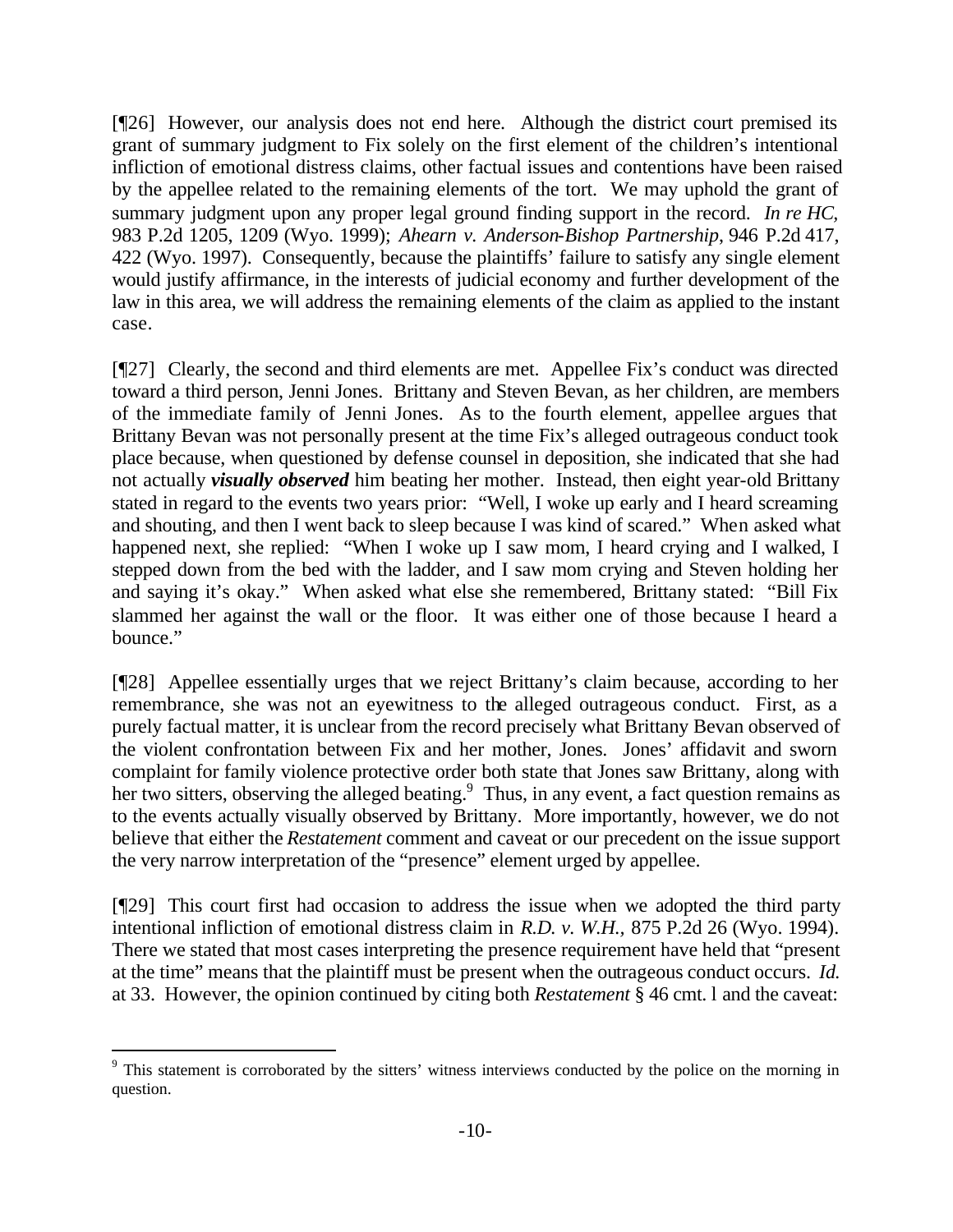*Conduct directed at a third person.* Where the extreme and outrageous conduct is directed at a third person, as where, for example, a husband is murdered in the presence of his wife, the actor may know that it is substantially certain, or at least highly probable, that it will cause severe emotional distress to the plaintiff. In such cases the rule of this Section applies. *The cases thus far decided, however, have limited such liability to plaintiffs who were present at the time, as distinguished from those who discover later what has occurred.* The limitation may be justified by the practical necessity of drawing the line somewhere, since the number of persons who may suffer emotional distress at the news of an assassination of the President is virtually unlimited, and the distress of a woman who is informed of her husband's murder ten years afterward may lack the guarantee of genuineness which her presence on the spot would afford. *The Caveat is intended, however, to leave open the possibility of situations in which presence at the time may not be required.*

Cmt l (emphasis added). The caveat referred to in the comment states:

The Institute expresses no opinion as to whether there may not be other circumstances under which the actor may be subject to liability for the intentional or reckless infliction of emotional distress.

[¶30] Ultimately, in *R.D. v. W.H.*, this court stated that "[w]e believe that it is generally a better practice to limit recovery for intentional infliction of emotional distress to plaintiffs who were present when the outrageous conduct occurred. ... [However] [w]e hold that the facts of this case place it within the narrow exception to the general rule that a plaintiff must be present when the outrageous conduct occurs in order to recover for intentional infliction of emotional distress." *Id.* at 33. There the husband and minor child of the decedent sued her stepfather and his physician for acts which they contended led to her suicide by drug overdose. While we recognized that the plaintiffs were not present either when the defendant's alleged sexual abuse of the decedent took place, or when the defendant provided the decedent with a firearm with which she attempted suicide, or when the defendant provided the decedent with the prescription narcotics by which she ultimately killed herself, we allowed the claim because "Appellant and the minor child were present in the immediate aftermath of the tragic results of Appellee's outrageous conduct, and the suicide was the final result of a continuing course of conduct instigated by Appellee." *Id.* at 33-34.

[¶31] In *R.D. v. W.H.* we decided the claim by placing it outside the general rule that the claimant must be "present at the time" of the alleged outrageous conduct and therefore did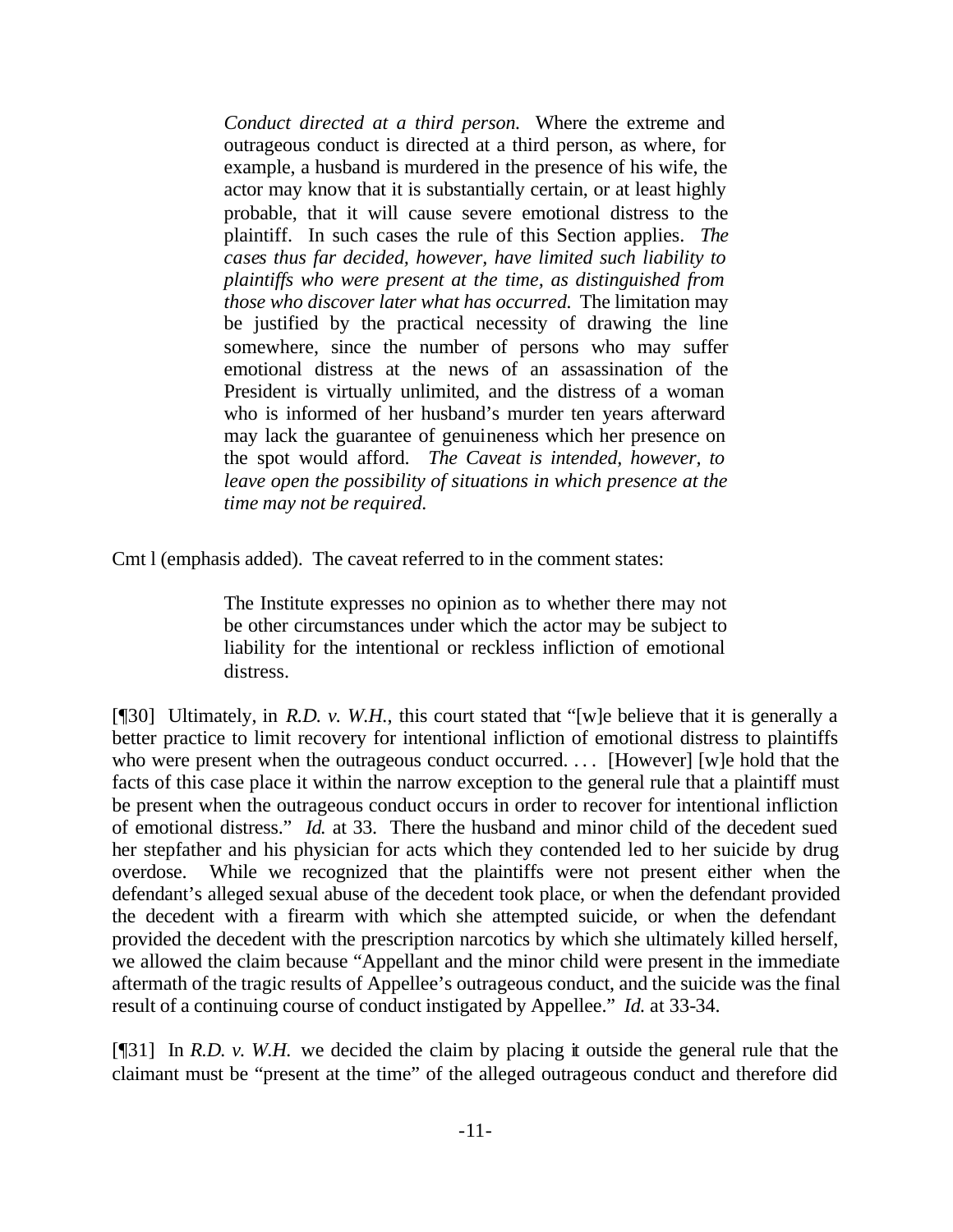not expressly address what it means to be "present" for the purposes of an intentional infliction of emotional distress claim. Accordingly, we consider it here as an issue of first impression, and we do not think that a plaintiff must necessarily visually observe the outrageous conduct to be considered "present at the time" that it occurs. "Present" is defined by *Webster's Third New International Dictionary* (1971) as "being in one place and not elsewhere; *being within reach, sight, or call or within contemplated limits;* being in view or at hand; being before, beside, with, or in the same place as someone or something." *Id.* at 1793.

[¶32] Therefore, we hold that in order for a plaintiff to be considered "present at the time" of the outrageous conduct for purposes of an intentional infliction of emotional distress claim, he must simply show his 'sensory and contemporaneous observance' of the defendant's acts. Consequently, the claimant is not required to have seen the outrageous acts but may still recover, without resort to the *Restatement* caveat*,* if he gained personal and contemporaneous knowledge of them through the use of his remaining senses. We trust this holding does more than merely reflect "the practical necessity of drawing the line somewhere," cmt. l, and instead strikes an appropriate balance between an actor's interest in limiting his liability to those acts committed with the reasonable foreseeability that they will cause a third-party witness emotional distress, and the interests of those claimants who have witnessed outrageous conduct directed toward their family members. *See generally,* Annotation, *Immediacy of Observation of Injury as Affecting Right to Recover Damages for Shock or Mental Anguish from Witnessing Injury to Another,* 5 A.L.R.4<sup>th</sup> 833 (1981 & Supp. 2001).

[¶33] Applying the law we have herein set out to the instant case, we think the record discloses sufficient facts indicating Brittany's 'sensory and contemporaneous' observance of Fix's alleged outrageous conduct directed toward her mother to preclude summary judgment against her on this element. Likewise, Steven testified in deposition among other things, "I remember when Bill Fix choked my mom by a wall." The children's statements, coupled with Jones' affidavit, are sufficient to preclude summary judgment for Fix on the "presence" element of the children's claims.

[¶34] As to the fifth element of Brittany and Steven's claims for intentional infliction of emotional distress that they sustained severe emotional distress as a result of that conduct, appellee's brief makes many factual arguments regarding the children's memories of the events, the manner in which they describe and attribute their distress, the duration and nature of their counseling, etcetera; however, we think these factual arguments are better addressed by a jury than by this appellate court. In numerous cases we have approved the following language found in *Restatement* § 46 cmt. j defining severe emotional distress. *See Kanzler v. Renner,* 937 P.2d at 1341 (quoting cmt. j, *Restatement, Second, Torts* § 46); *Davis v. Consolidated Oil & Gas, Inc*., 802 P.2d 840, 849 (Wyo. 1990); *Leithead,* 721 P.2d at 1066- 67*.*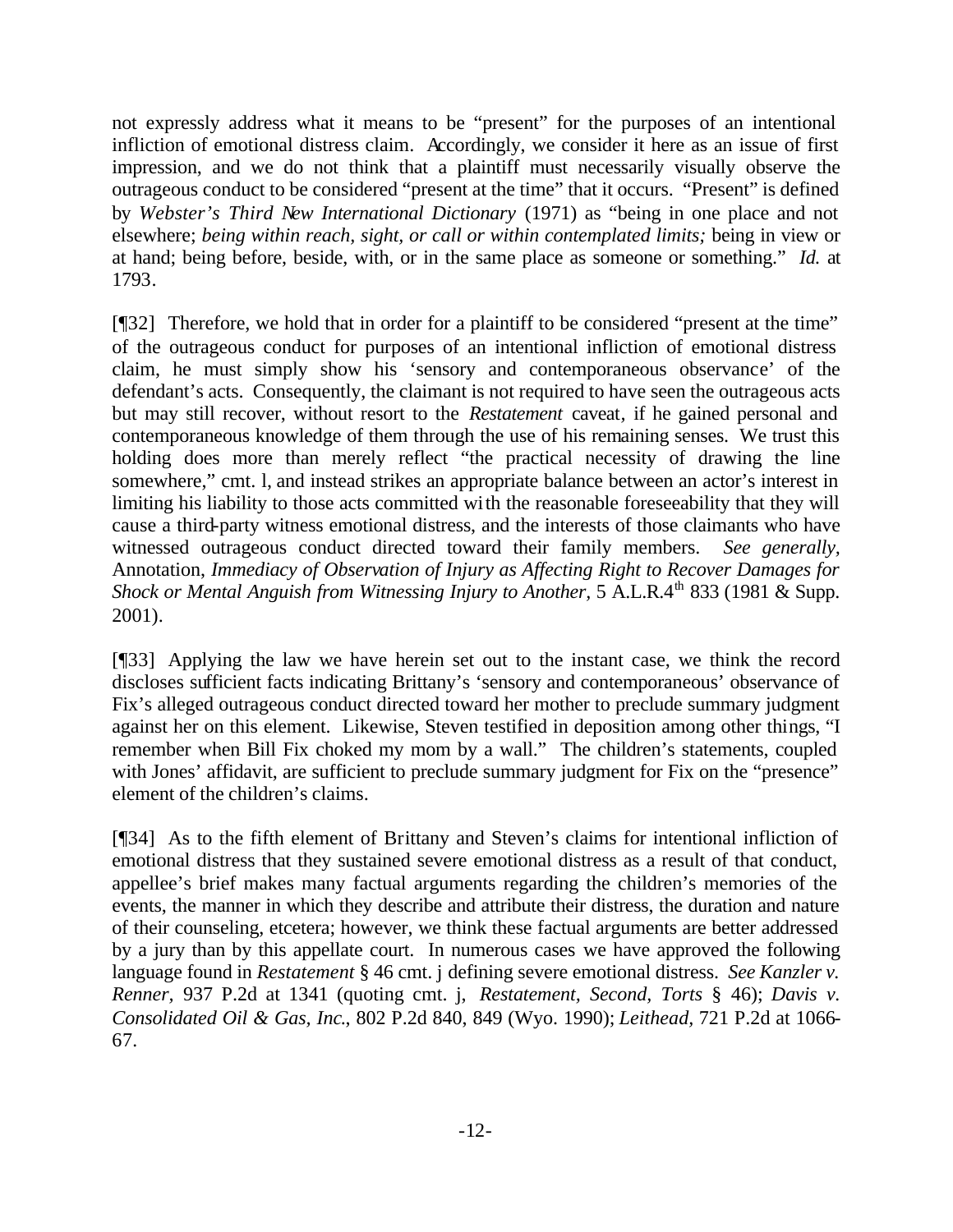Emotional distress passes under various names, such as mental suffering, mental anguish, mental or nervous shock, or the like. It includes all highly unpleasant mental reactions, such as fright, horror, grief, shame, humiliation, embarrassment, anger, chagrin, disappointment, worry, and nausea. It is only where it is extreme that the liability arises. Complete emotional tranquility is seldom attainable in this world, and some degree of transient and trivial emotional distress is a part of the price of living among people. The law intervenes only where the distress inflicted is so severe that no reasonable [person] could be expected to endure it. The intensity and the duration of the distress are factors to be considered in determining its severity. *Severe distress must be proved; but in many cases the extreme and outrageous character of the defendant's conduct is in itself important evidence that the distress has existed. For example, the mere recital of the facts in Illustration 1 above goes far to prove that the claim is not fictitious***. . . .**

Addressing the court's gate-keeping function in this regard, comment j continues:

It is for the court to determine whether on the evidence severe emotional distress can be found; it is for the jury to determine whether, on the evidence, it has in fact existed.

[¶35] We conclude sufficient evidence of emotional distress was presented to preclude summary judgment for appellee. The facts alleging the children's changes in behavior, their own deposition testimony, the affidavit of Jones, and the deposition testimony of the two counselors and psychologist who have subsequently interviewed and diagnosed the children's disorders are more than sufficient to give rise to a genuine issue of material fact on the issue of Brittany and Steven's severe emotional distress.

[¶36] Lastly, we must consider whether the record discloses facts sufficient to allow a jury to reasonably conclude that Fix "intentionally" or "recklessly" caused severe emotional distress to Brittany and Steven. *Restatement* cmt. i provides:

> *Intention and recklessness.* The rule stated in this Section applies where the actor desires to inflict severe emotional distress, and also where he knows that such distress is certain, or substantially certain, to result from his conduct. It applies also where he acts recklessly, as that term is defined in § 500, in deliberate disregard of a high degree of probability that the emotional distress will follow.

The *Restatement* addresses reckless conduct in § 500, cmt. (a) (1965) thusly: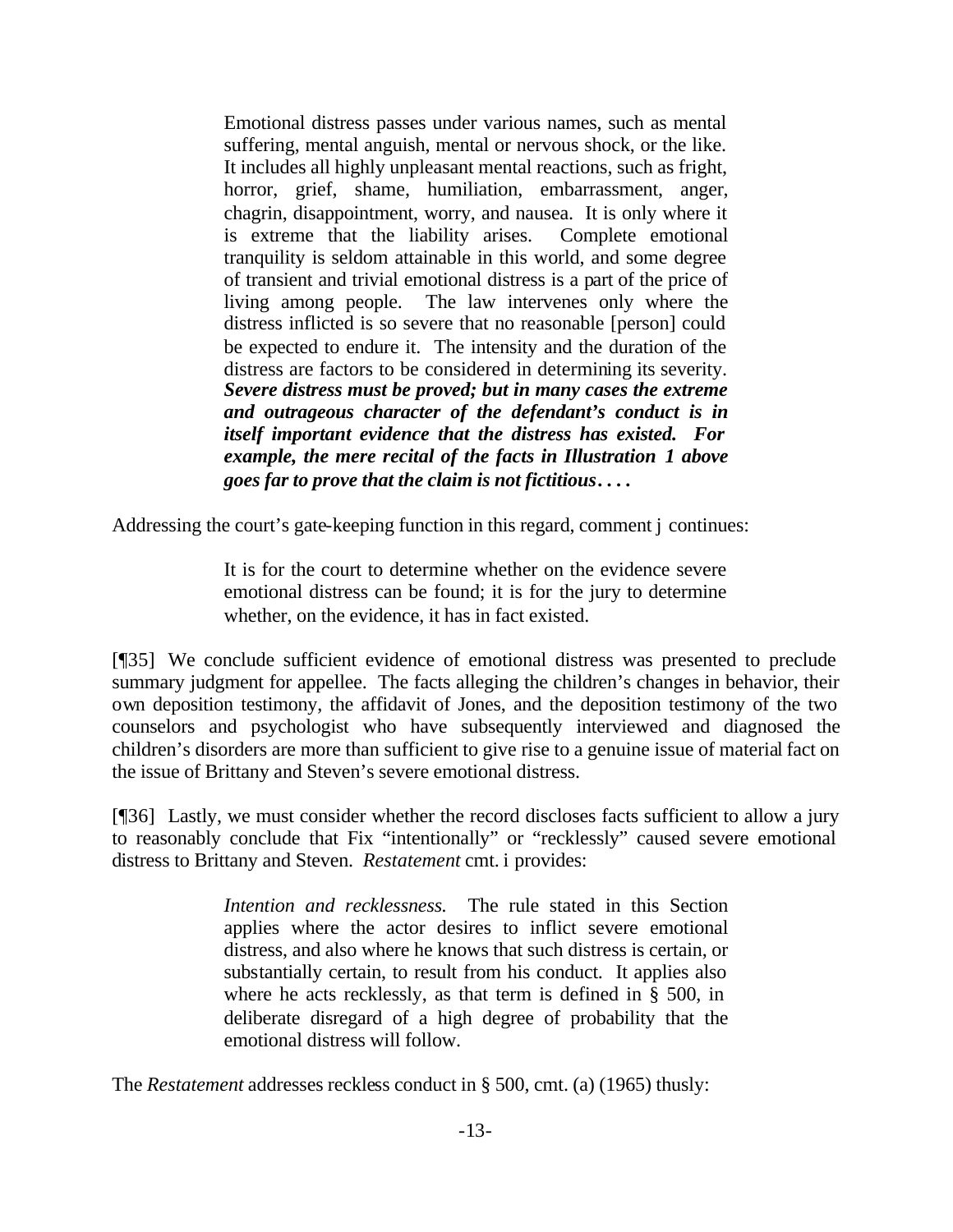*Types of reckless conduct*. Recklessness may consist of either of two different types of conduct. In one the actor knows, or has reason to know . . . of facts which create a high degree of risk of physical harm to another, and deliberately proceeds to act, or to fail to act, in conscious disregard of, or indifference to, that risk. In the other the actor has such knowledge, or reason to know, of the facts, but does not realize or appreciate the high degree of risk involved, although a reasonable man in his position would do so. An objective standard is applied to him, and he is held to the realization of the aggravated risk which a reasonable man in his place would have, although he does not himself have it. ... For either type of reckless conduct, the actor must know, or have reason to know, the facts which create the risk.

Recklessness requires actual or imputed knowledge. The person who is reckless must have prior knowledge; he must know or have reason to know of facts which create a high degree of risk of harm to another, and then, indifferent to what harm may result, proceed to act.

[¶37] We find in the evidence a reasonable basis for expecting, and for Fix to have expected, such results. The assault in question was of a type and of such a nature as would ordinarily cause emotional injury to mere bystanders, even more so if they were the family members of the person being assaulted. Additionally, the fact that the witnesses are the young children of the woman assaulted would certainly cause the average person to anticipate that those children may experience severe "fright, horror, grief, shame, humiliation, embarrassment, anger, chagrin, disappointment, worry, and nausea" as a result of the witnessed conduct. Cmt. j. At a minimum, we think a reasonable jury could find that by his conduct Fix "recklessly" caused severe emotional distress to Brittany and Steven Bevan on March 30, 1998.

[¶38] We conclude that genuine issues of material fact are present on each element of the Bevan children's claims for intentional infliction of emotional distress against Fix. Consequently, we reverse the district court's grant of summary judgment in his favor.

## *Legal Malpractice*

[¶39] Bevan contends that the district court committed error by granting summary judgment to Fix on Bevan's claim of legal malpractice, which he argues arose when Fix represented Jones against Bevan, his former client, in the couple's divorce proceeding. After analysis of this claim in its procedural posture, we affirm the district court's grant of summary judgment in favor of Fix.

[¶40] In *Moore v. Lubnau,* this court outlined the elements that must be satisfied by a plaintiff bringing a claim of legal malpractice. Adopting the same test that applies to medical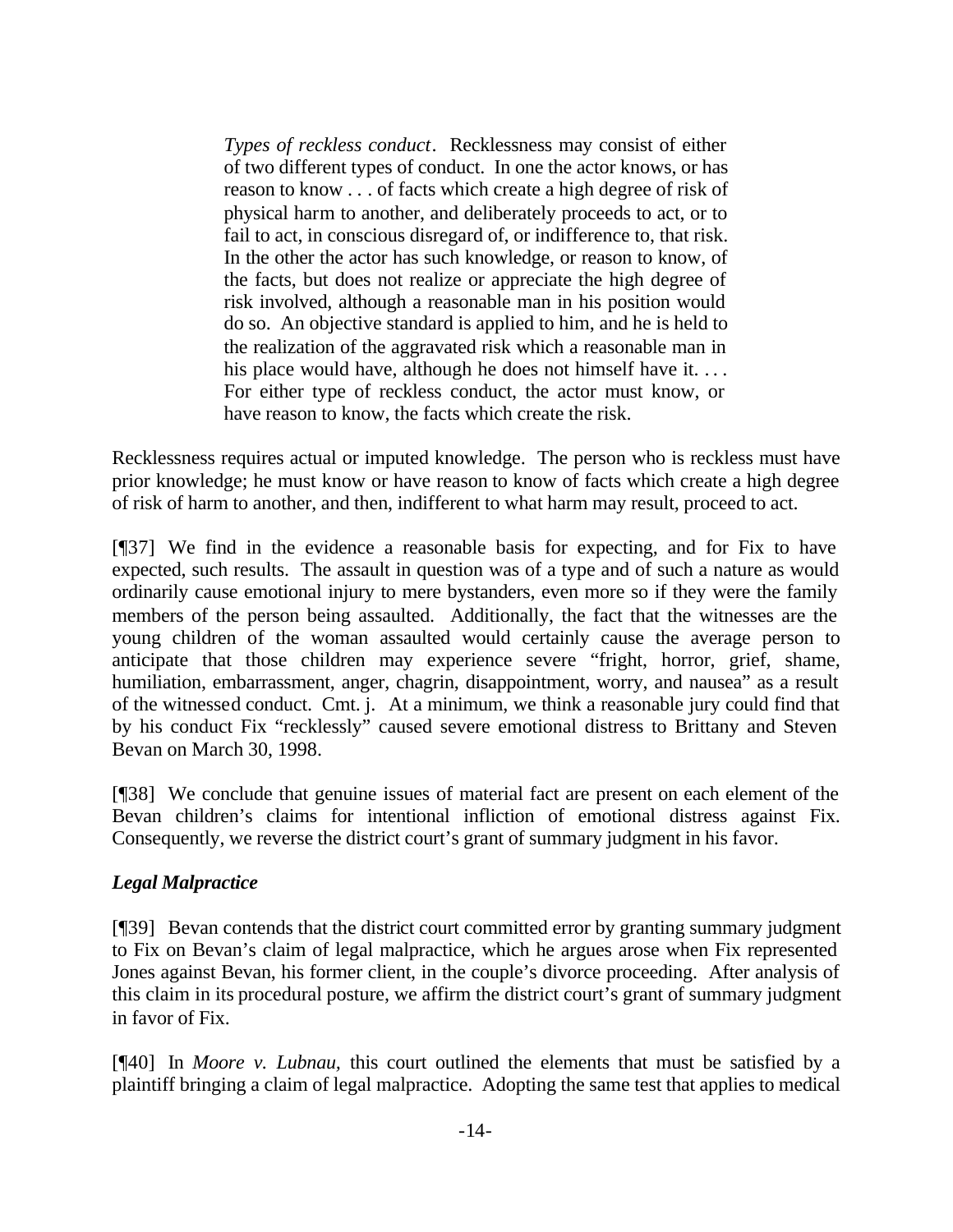malpractice suits, we held that, after establishing a duty, the plaintiff has the obligation to establish the accepted standard of legal care; that the attorney's conduct departed from that standard; and that his conduct was the legal cause of the injuries suffered. 855 P.2d 1245, 1248 (Wyo. 1993). We accepted that the standard of care to which an attorney would be held was, "that degree of care, skill, diligence and knowledge commonly possessed and exercised by a reasonable, careful and prudent lawyer in the practice of law in this jurisdiction." *Id.* We went on to hold that a party trying to establish the standard adhered to by a "reasonable, careful and prudent" lawyer must typically use expert testimony because "most lay people are not competent to pass judgment on legal questions." *Id.* at 1249. We noted, however, that an exception exists, "when a lay person's common sense and experience are sufficient to establish the standard of care." *Id.* 

[¶41] In the procedural posture of summary judgment, this court held that the attorney, as the moving party, first must make a prima facie showing that no genuine issue of material fact exists before summary judgment can be granted in his favor. *Id.* at 1248. To that end, the attorney, through expert testimony or affidavit, is "required to demonstrate that his conduct conformed to the accepted standard of legal care." *Id.* In *Moore v. Lubnau,* we held that the moving attorney's own affidavit was insufficient to support the grant of summary judgment in his favor. Within the opinion the court had first rejected the "locality rule" to establish the standard of care for attorneys practicing within the state reasoning that, "[a]ll attorneys must satisfy certain minimum requirements before being allowed to practice law in Wyoming. The level of knowledge required for admission to the bar does not vary from community to community. Altering the requisite degree of knowledge and care because an attorney begins practicing in a certain community makes little sense." At 1249-50. As a consequence of this holding, the court rejected Lubnau's affidavit as insufficient because within it he only claimed to satisfy the standard of care for attorneys in Campbell County. However, a majority of the court found the deposition testimony of the then-retired judge who had presided over the underlying case sufficient to meet Lubnau's prima facie burden. The majority found that it adequately demonstrated that Mr. Lubnau met the standard of care for attorneys in Wyoming because the judge had specifically testified, "[m]y opinion is that he more than met the standards of practice in the Sixth Judicial District and in the State of Wyoming." *Id.* at 1250. Nevertheless, this court went on to state: "Ideally, the judge would have described Ms. Moore's allegations of wrongful conduct, stated the ordinary manner in which Wyoming attorneys handle each situation, and then stated whether or not Mr. Lubnau's conduct conformed to that standard." *Id.*

[¶42] In *Moore v. Lubnau,* the court's discussion continued, ultimately to hold: "Once Mr. Lubnau met his initial burden of proof, Ms. Moore was obligated to demonstrate through expert testimony that his conduct was not that of a reasonable Wyoming attorney. Her failure to submit countervailing expert testimony established that no genuine issue of material fact existed and that summary judgment was appropriate." *Id.* at 1251 (citations omitted).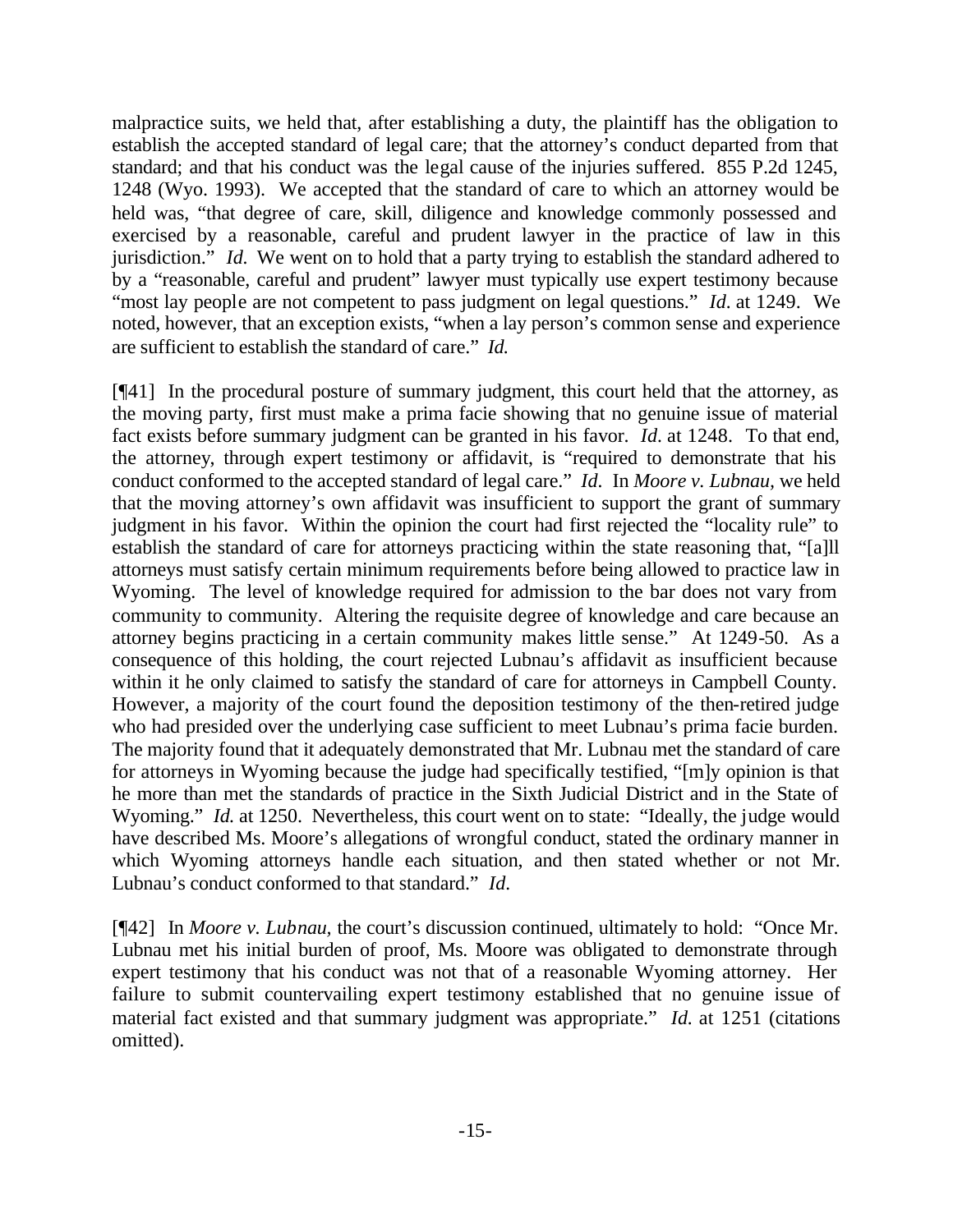[¶43] Subsequent to our decision in *Moore v. Lubnau,* this court revisited the issue of the necessity of expert testimony to support a moving attorney's motion for summary judgment on a claim for legal malpractice. In the case of *Meyer v. Mulligan,* 889 P.2d 509 (Wyo. 1995), we applied the same reasoning which led to our decision in *Moore v. Lubnau,* and held that expert evidence is likewise necessary to prove proximate cause. Consequently, we found that the attorney, Mulligan, was required to provide expert evidence on the lack of proximate cause to succeed at summary judgment. *Id.* at 516. Ultimately we held, "[b]ecause Mulligan's motion for summary judgment failed to include expert evidence showing that his alleged breach was not the proximate cause of Link's or the Meyers' injury, he was not entitled to summary judgment as against either." *Id.* at 516-17.

[¶44] As demonstrated by the foregoing discussion, in the instant case Fix, as the moving party, had the initial prima facie burden of presenting expert testimony either by affidavit or deposition, sufficient to demonstrate that his conduct conformed to the accepted standard of legal care and was not the proximate cause of any injury to support his motion for summary judgment. However, our review of the record including Fix's motion, as well as the memorandum of law supporting it, shows that he failed to include *any* expert evidence in support of the motion, even his own affidavit, although we note that both parties had previously designated those experts who would testify for them at trial. Clearly, under the standards we announced in *Moore v. Lubnau* and *Meyer v. Mulligan,* summary judgment in Fix's favor would generally be precluded because he had completely failed to meet his prima facie burden on the standard of care and its breach, as well as proximate cause.

[¶45] The district court, however, granted summary judgment to Fix on three alternate grounds. First, the court found that Fix owed no duty of care to Bevan because their attorney/client relationship had terminated. Second, the court found that if Bevan were concerned about Fix's representation of Jones, he owed a duty to object to that representation in a reasonably prompt manner, and failure to do so barred his claim. Lastly, the court found that Bevan had presented no evidence on the issue of his damages or legal injury. We will herein address these conclusions in the following order: 1) duty; 2) damages; 3) defense of waiver.

## *Duty*

[¶46] "Whether a legal duty exists is a question of law, and absent a duty, there is no liability." *Bowen v. Smith*, 838 P.2d 186, 198 (Wyo. 1992) (Brown, J., concurring); *see also Allmaras v. Mudge*, 820 P.2d 533, 536 (Wyo. 1991). We agree with the district court's finding that Bevan was not a "current client" of Fix's at the time Fix undertook to represent Jones against Bevan in the divorce proceeding. Fix's representation of Bevan terminated in 1992 when Bevan entered his plea and was sentenced on his criminal charge. "An attorneyclient relationship does not continue indefinitely just because it has not been formally terminated." *Hiltz v. Robert W. Horn, PC,* 910 P.2d 566, 571 (Wyo. 1996). However, the district court, relying on our precedent holding that an "attorney/client relationship is the essential element .. . for maintenance of a legal malpractice lawsuit," *Bowen v. Smith*, 838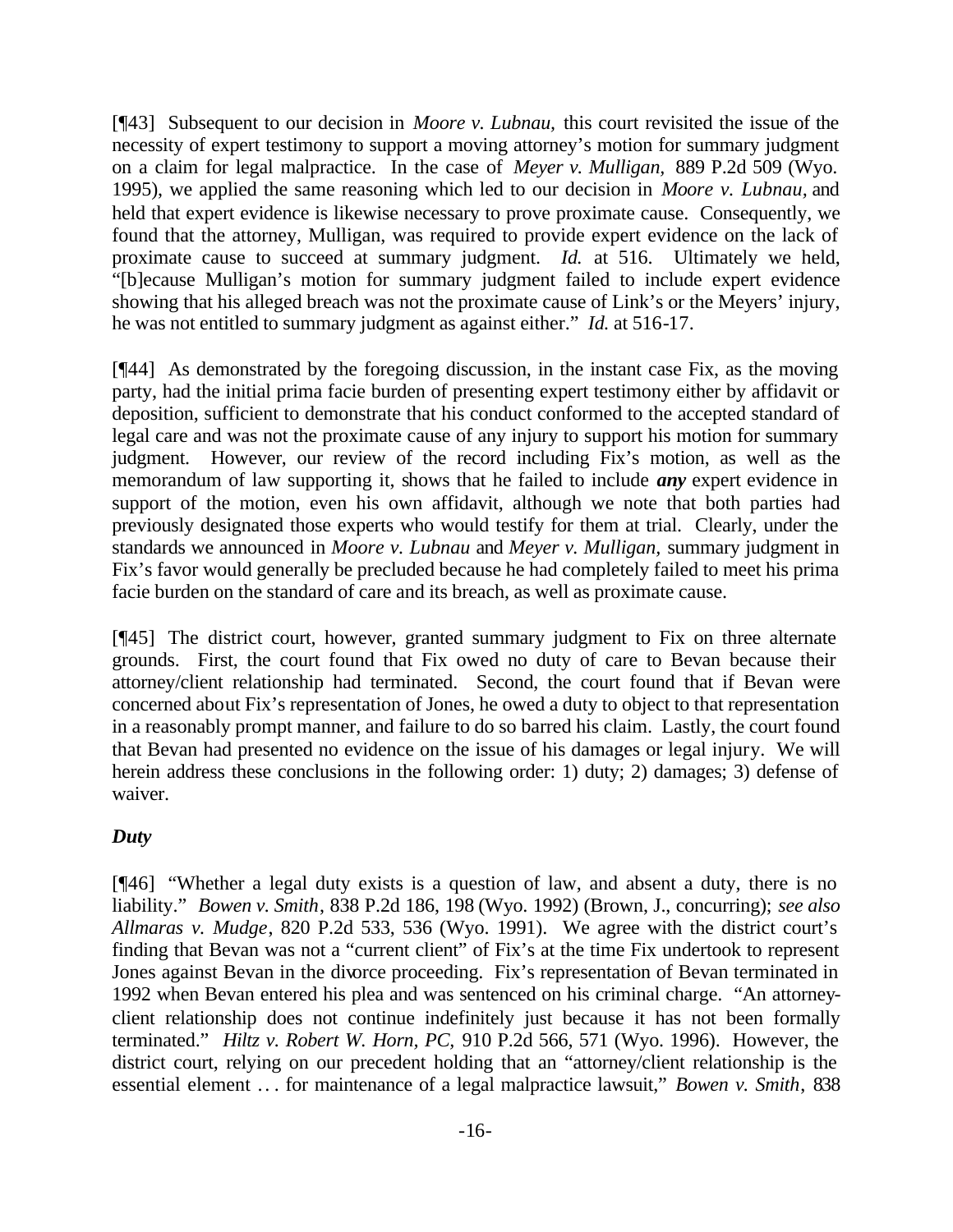P.2d at 196; *see also Brooks v. Zebre*, 792 P.2d 196, 201 (Wyo. 1990), concluded, *ergo* Fix owed no recognizable legal duty to Bevan. It is with this final reasoning that we cannot agree.

[¶47] It is true that this court has consistently rejected legal malpractice claims by "nonclient" plaintiffs of the alleged negligent attorney on the basis of several important policy considerations discussed within those decisions. *See Brooks v. Zebre,* 792 P.2d 196; *Bowen v. Smith,* 838 P.2d 186. Notwithstanding that line of precedent, the instant case cannot be pigeonholed into those analyses for the simple reason that Bevan is not a "nonclient" in relation to attorney Fix. Rather, he is, in fact, a "former client." These parties at one point in time had an attorney/client relationship.

[¶48] This court has not had previous occasion to squarely address the presence or scope of the duty an attorney owes to a former client and whether a breach of that duty may give rise to tort liability as legal malpractice. However, courts from other jurisdictions have consistently recognized that an attorney continues to owe a legal duty of confidentiality and loyalty to former clients, although the latter duty is more limited in nature. *See e.g. Griffith v. Taylor,* 937 P.2d 297 (Alaska 1997); *Apple v. Hall,* 412 N.E.2d 114 (Ind.App. 1980); *West Virginia Canine College, Inc. v. Rexroad,* 444 S.E.2d 566 (W.Va. 1994). These duties are considered fiduciary obligations. Moreover, the continuing duties of confidentiality and loyalty are reflected in the Wyoming Rules of Professional Conduct §§ 1.6 and 1.9 and comments thereto.

[¶49] Appellee argues that paragraph [6] of the "Scope" section of the Rules of Professional Conduct prevents this court from recognizing those duties embodied within them when it proclaims:

> Violation of a Rule should not give rise to a cause of action nor should it create any presumption that a legal duty has been breached. The Rules are designed to give guidance to lawyers and to provide a structure for regulating conduct through disciplinary agencies. They are not designed to be a basis for civil liability. . . . Accordingly, nothing in the Rules should be deemed to augment any substantive legal duty of lawyers or the extra-disciplinary consequences of violating such a duty.

W.R.Prof.Cond. Scope ¶6.

[¶50] We respond to this argument simply, by stressing "it is important to remember that attorneys' fiduciary obligations substantially pre-date the ethical codes." Mallen and Smith, *Legal Malpractice,* Adverse Representation § 17.3 Ethical Considerations. (5th ed. 2000) In fact, preservation of a client's confidences has been described as the "bedrock principle of the Anglo-American legal system." *Id.* at § 17.5 (quoting *In re Complex Asbestos Litigation,* 283 Cal.Rptr. 732 (Cal.App. 1991)). As the Pennsylvania Supreme Court noted in its well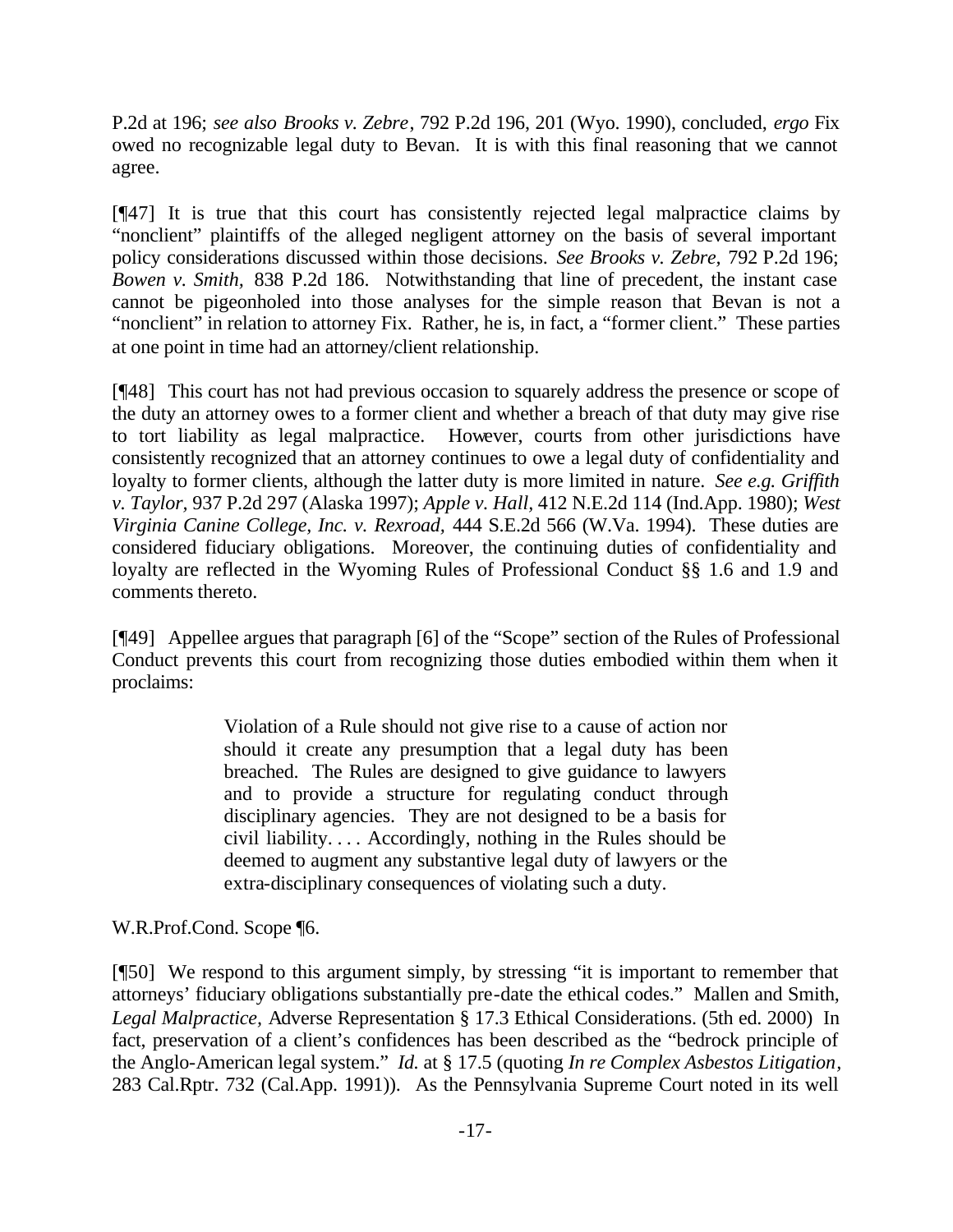reasoned opinion *Maritrans GP Inc. v. Pepper, Hamilton, & Scheetz,* 602 A.2d 1277, 1284- 85 (Pa. 1992):

> Long before the Code of Professional Responsibility was adopted, and before the Rules of Professional Conduct were adopted, the common law recognized that a lawyer could not undertake a representation adverse to a former client in a matter "substantially related" to that in which the lawyer previously had served the client. The universally recognized statement of this rule of law is *Consolidated Theatres, Inc. v.Warner Bros. Circuit Management Corp.,* 216 F.2d 920 (2d Cir. 1954). The *Consolidated Theatres* decision relied importantly on *T.C. Theatre Corp. v. Warner Bros. Pictures, Inc., supra.* Both of these cases relied on decisions of now more than 50 years standing such as *United States v. Bishop,* 90 F.2d 65 (6th Cir. 1937); and *Gesellschaft Fur Drahtlose Telegraphie v. Brown,* 78 F.2d 410 (D.C. App. 1935).

> All of these decisions were rendered before there was a Code of Professional Responsibility. None was a disciplinary case. *Consolidated Theatres* and *United States v. Bishop* involved disqualification, which is a civil proceeding involving legal responsibilities and legal and equitable remedies. A motion for disqualification is simply an injunctive order issued in a case already pending. The *Gesellschaft Telegraphie* case involved misuse of confidences as an equitable defense to an action by an attorney to collect a fee.

> The legal obligation of a lawyer to refrain from misuse of a client's confidences goes even further back, predating the ABA Canons of Professional Ethics promulgated in 1908. *See, e.g., Bowman v. Bowman,* 153 Ind. 498, 55 N.E. 422 (1899), which was also a disqualification case. The threatened violation of this duty thus has been recognized as the basis for an injunction for at least virtually a century, as stated in the leading treatise on attorneys of about the same vintage. See, 1 Thornton on Attorneys at Law, § 180 (1914), quoted above.

The Pennsylvania court went on to summarily reject the argument that appellee makes here, as do we: "The Superior Court seems to have the idea that because conduct is not a tort simply because it is a disciplinary violation, then conduct ceases to be a tort when it is at the same time a disciplinary violation. This is an inversion of logic and legal policy and misunderstands the history of the disciplinary rules." *Id.* at 1285. *See also Klemme v. Best*, 941 S.W.2d 493, 496 (Mo. 1997).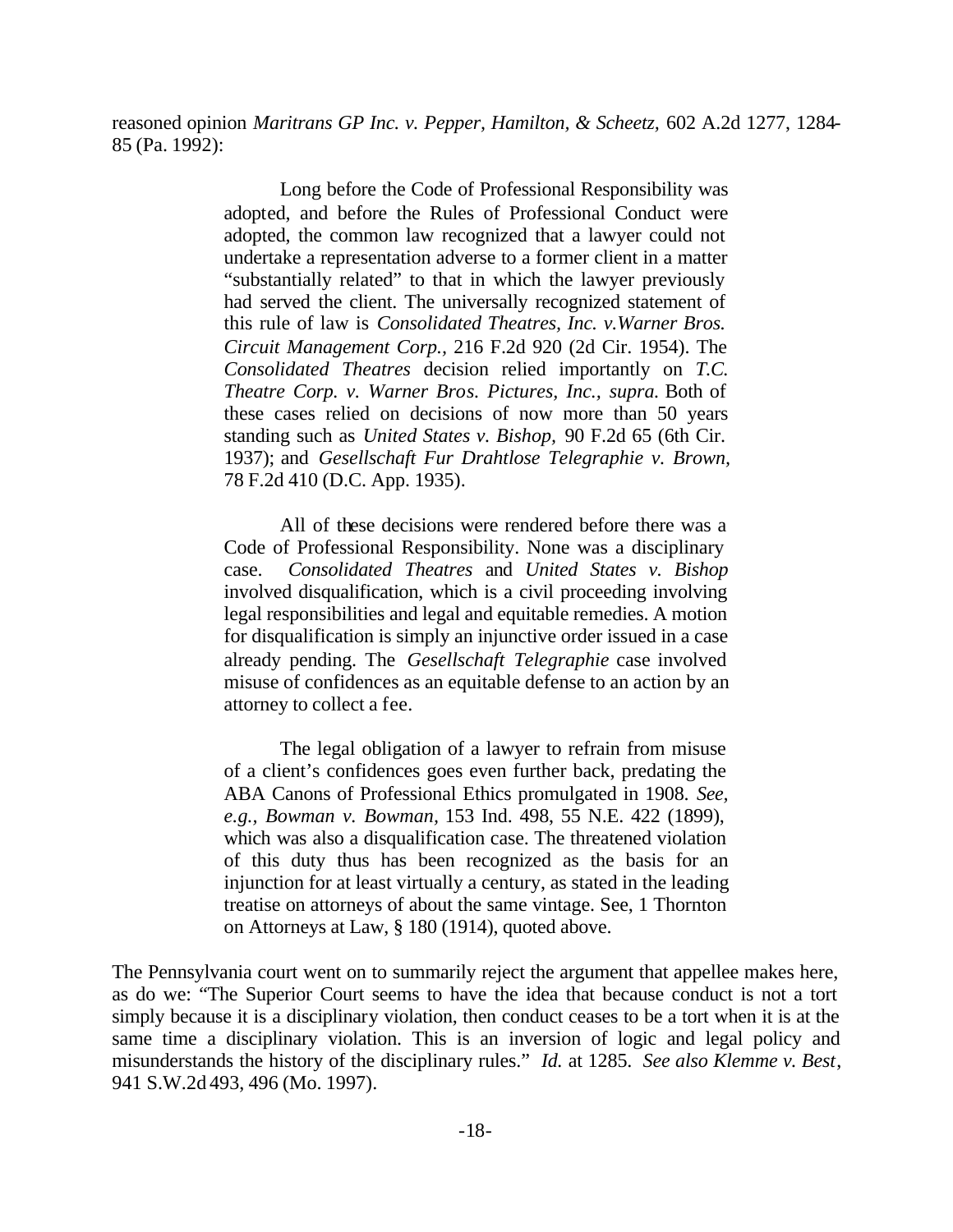[¶51] In addition, the Restatements have codified the duties owed to former clients in *Restatement, Third, Law Governing Lawyers* § 33 (2000). This section provides:

A Lawyer's Duties When a Representation Terminates

(1) In terminating a representation, a lawyer must take steps to the extent reasonably practicable to protect the clients interests, such as giving notice to the client of the termination, allowing time for employment of other counsel, surrendering papers and property to which the client is entitled, and refunding any advance payment of fee the lawyer has not earned.

(2) Following termination of a representation, a lawyer must:

(a) observe obligations to a former client such as those dealing with client confidences (see Chapter 5), conflicts of interest (see Chapter 8), client property and documents (see  $\S$ § 44-46), and fee collection (see § 41);

(b) take no action on behalf of a former client without new authorization and give reasonable notice, to those who might otherwise be misled, that the lawyer lacks authority to act for the client;

(c) take reasonable steps to convey to the former client any material communication the lawyer receives relating to the matter involved in the representation; and

(d) take no unfair advantage of a former client by abusing knowledge or trust acquired by means of the representation.

Comments c and d thereto state:

c. *Client confidences.* A lawyer's obligation to protect the confidences of a client, addressed in detail in Chapter 5, continues after the representation ends.

d. *Former-client conflicts of interest*. Following termination, the former-client conflict-of-interest rules apply (see § 132). On consent, see Comment *i.* hereto and § 122. On a former government lawyer, see § 133.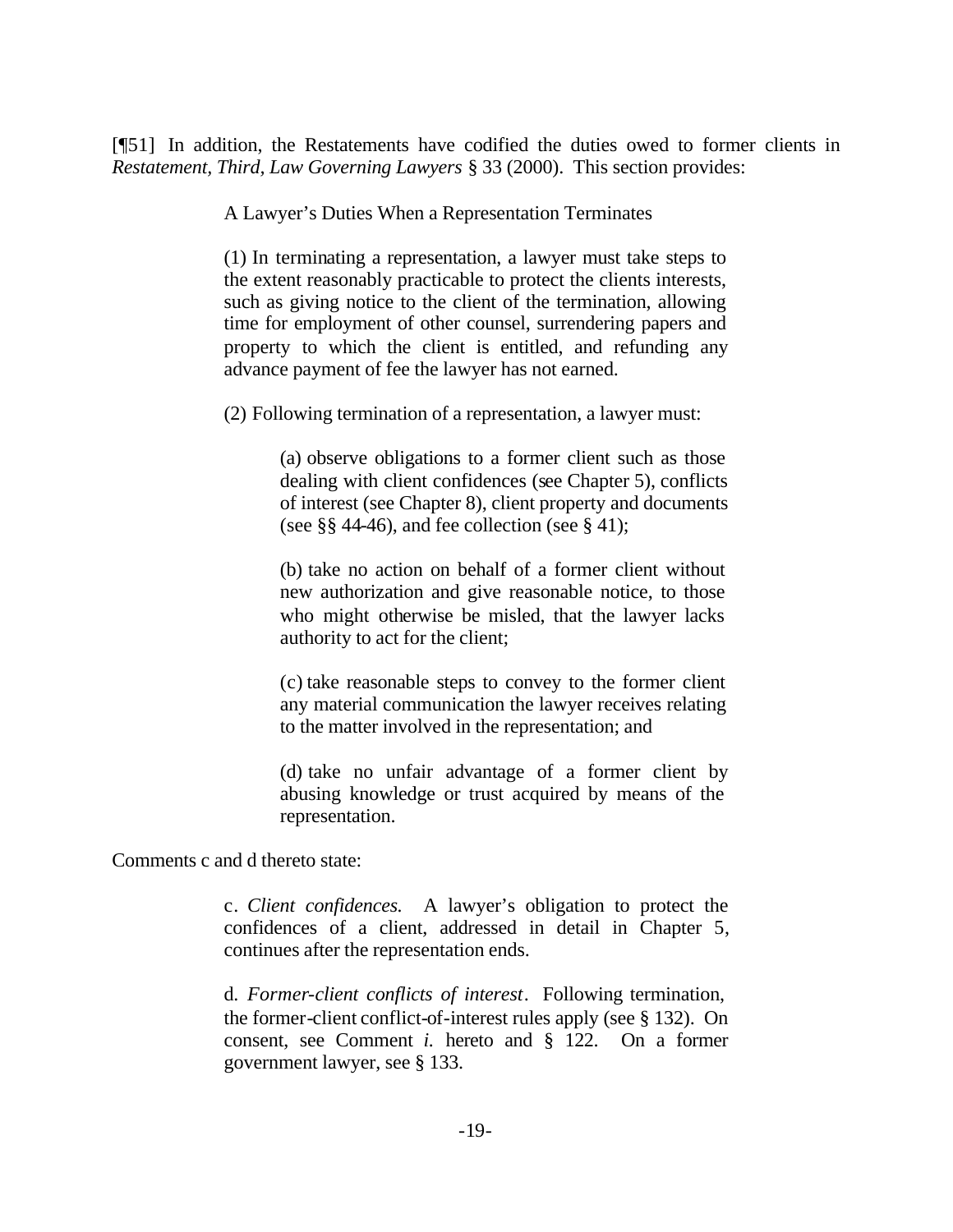[¶52] Lastly, in recognizing the fiduciary duties owed to former clients in relation to conflicts of interest, courts regularly recite the following language from 7 Am.Jur.2d *Attorneys at Law* § 200 (1997):

Representation of interest adverse to that of former client

An attorney cannot, on termination of employment by a client, represent one whose interest in the transaction is adverse to that of the former client, or in a matter that is substantially related to the former representation. Underlying the rule that an attorney is prohibited from representing a party in a lawsuit where an opposing party is the lawyer's former client is the notion that an attorney, as part of his or her fiduciary obligation, owes a continuing duty to a former client not to reveal confidences learned in the course of the professional relationship.

[¶53] Accordingly, this court herein expressly recognizes the fiduciary duties of confidentiality and loyalty an attorney owes to a former client embodied in Wyoming Rules of Professional Conduct §§ 1.6 and 1.9 as a codification of the common law. Specifically, we think Rule 1.9 sets the proper limited parameters of the duty of loyalty owed to former clients:

> (a) A lawyer who has formally represented a client in a matter shall not thereafter represent another person in the same or a substantially related matter in which that person's interests are materially adverse to the interests of the former client unless the former client consents after consultation except that when the former client is a governmental entity, consent is not permitted.

[¶54] Absent a showing of actual disclosure of confidences in breach of the duty reflected in Rule 1.6, we think it is only those cases of adverse representation falling within Rule 1.9 which potentially meet the following test set forth in 7 Am.Jur.2d *Attorneys at Law* § 200:

> The test of whether the attorney's employment is inconsistent with his or her duty to a former client is whether acceptance of the new retainer will require the attorney, in forwarding the interest of the new client, to do anything that will injuriously affect a former client in any matter in which the attorney formerly represented the client, and also whether the attorney will be called on, in the new relation, to use against a former client any knowledge or information acquired in the former relationship.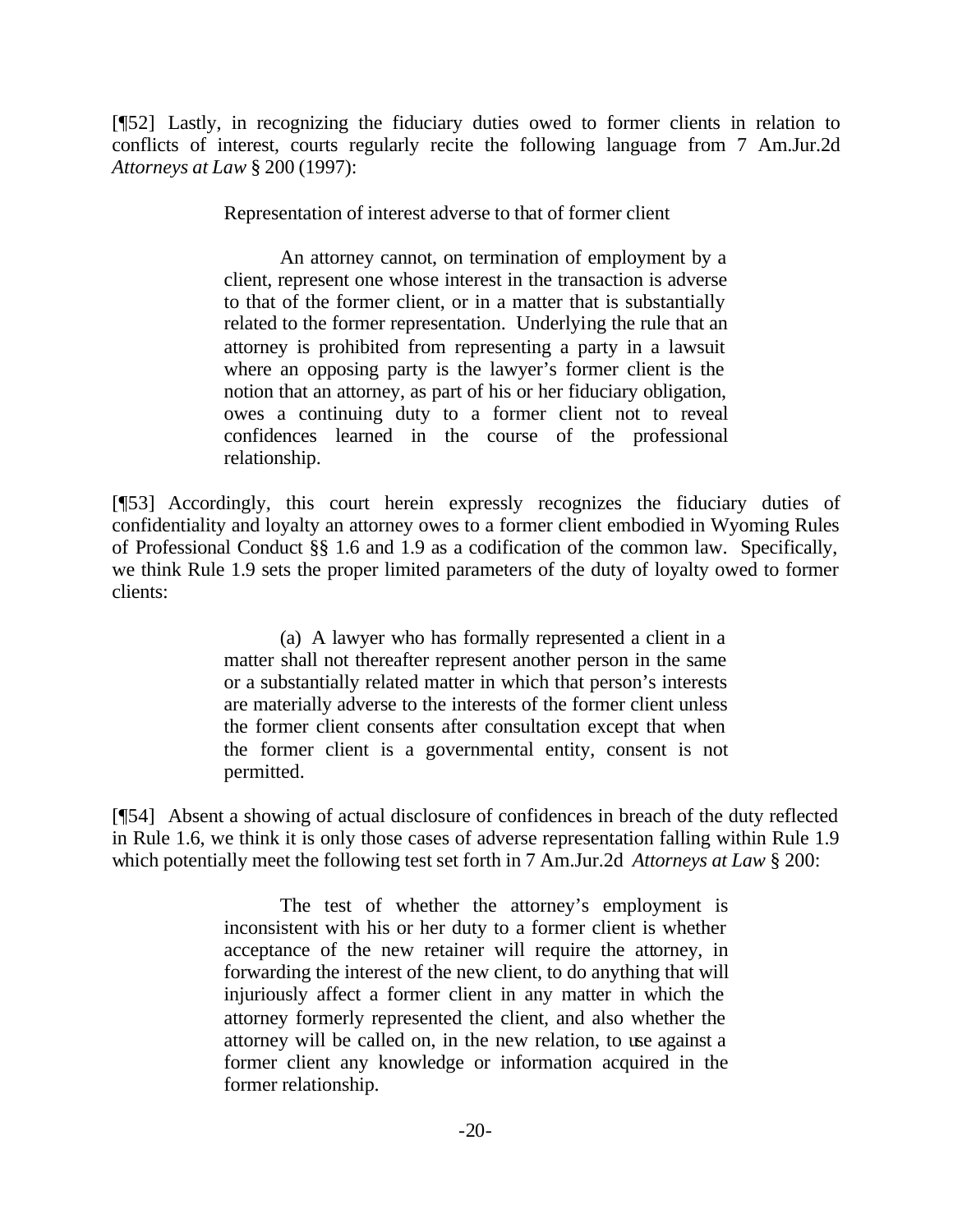[¶55] Having established that Rules 1.6 and 1.9 accurately reflect the parameters of the fiduciary duties owed to former clients, we think it is obvious that a breach of those standards by the attorney gives rise to potential civil liability to the former client. Furthermore, we hold that a breach of the attorney's duties of confidentiality and loyalty will be analyzed within the framework of a legal malpractice  $x$ tion.<sup>10</sup> The standard of care remains the same as for any other type of legal malpractice claim. The plaintiff must establish, generally through the use of expert testimony, that the defendant attorney's conduct in fulfilling his aforementioned fiduciary duties fell below "that degree of care, skill, diligence and knowledge commonly possessed and exercised by a reasonable, careful and prudent lawyer in the practice of law in this jurisdiction." *Moore v. Lubnau*, 855 P.2d at 1248. While it may be more semantically accurate, in the context of a fiduciary duty, to label the requisite standard as one of conduct rather than one of care, the test remains essentially the same regardless the label.

[¶56] In our development of the law applicable to the analysis of an attorney's alleged breach of fiduciary duties to a former client, we wish to address one final point. In this court's application of Wyoming Rule of Professional Conduct 1.9 to disciplinary actions and disqualification motions we have followed the majority of courts and adopted the most prophylactic rule that the presumption of disclosure of confidences is irrebuttable with respect to the individual attorney when the interests of the previous client are adverse to a client whom the attorney is now representing. *Carlson v. Langdon,* 751 P.2d 344, 349 (Wyo. 1988). We noted, "the irrebuttable presumption with respect to the individual attorney offers greater assurance that confidential information will be protected and assists in avoiding any appearance of impropriety. It also protects the former client from disclosing the very confidential information he seeks to protect in order to establish justification for disqualification in the later proceeding." *Id.<sup>11</sup>*

[¶57] As a consequence of the above holding, we further held in *Carlson v. Langdon,* the focus of the inquiry is not whether confidential information was disclosed but on whether the matters are related in some substantial way. *Id.* This court went on to adopt the so-called "factual context" approach to determining this issue. We said, "[i]f the two matters have common facts, the attorney is in a position to receive confidential information which possibly could be used to the detriment of the former client in the later proceeding. *Id.* (citing *Trust Corp. of Montana v. Piper Aircraft Corp., 701 F.2d 85 (9<sup>th</sup> Cir. 1983)).* 

<sup>&</sup>lt;sup>10</sup> Some courts classify suits alleging a breach of these duties as claims for breach of fiduciary duty. *See e.g. David Welch Co. v. Erskine & Tulley*, 250 Cal.Rptr. 339 (Cal.App. 1988). However, this court has followed those courts holding that such claims are subsumed into a claim of legal malpractice. *Peterson v. Scorsine,*  898 P.2d 382, 389 (Wyo. 1995). In general, the primary practical result of classifying the claim is to determine the applicable statute of limitations. *See generally,* Anderson & Steele, *Fiduciary Duty, Tort and Contract: A Primer on the Legal Malpractice Puzzle*, 47 S.M.U. L.Rev. 234 (1994).

<sup>&</sup>lt;sup>11</sup> This court did not adopt the second-stage irrebuttable presumption for those cases involving imputed knowledge to members of the attorney's firm.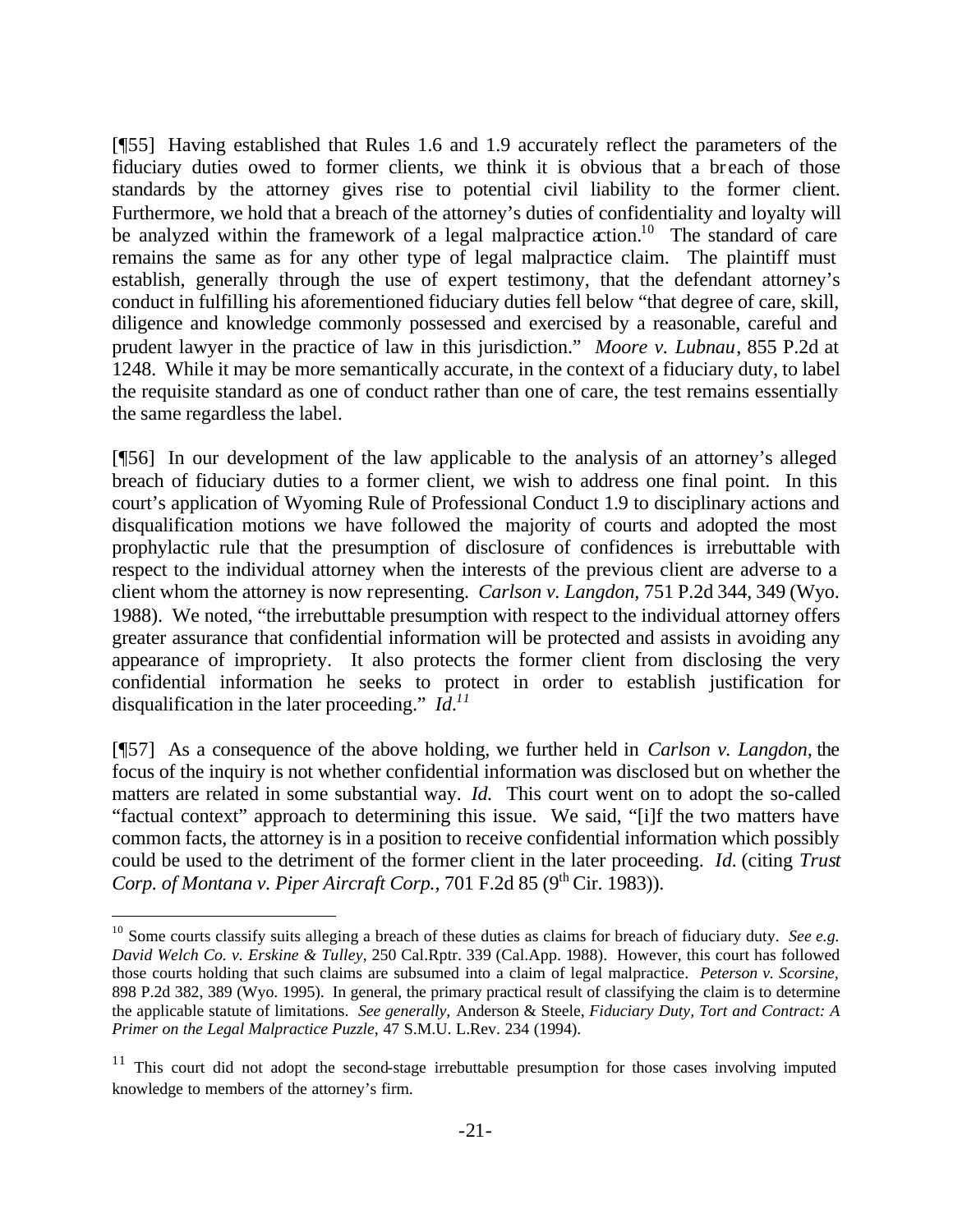[¶58] In regard to legal malpractice, some courts choose to apply the same presumptions and substantial relationship tests to analyze negligence claims under Rule 1.9 that they apply to disciplinary and disqualification cases. *See e.g. Damron v. Herzog,* 67 F.3d 211 (9<sup>th</sup> Cir. 1995); *West Virginia Canine College, Inc. v. Rexroad,* 444 S.E.2d 566 (W.Va. 1994). However, this approach has been criticized in the context of a professional negligence claim because, "the presumption that follows for purposes of disqualification lacks the causation element appropriate for a damage action." Mallen and Smith, *Legal Malpractice,* Adverse Representation, Action for Legal Malpractice § 17.24. In other words, these critics argue if the plaintiff client may simply show that his attorney represented another client against him in a substantially related matter and thus the irrebuttable presumption arises that confidentiality was breached, the plaintiff client's burden of proving proximate cause and legal injury has been unfairly lifted. On the other hand, we think requiring the plaintiff client to waive his privilege and self-disclose all the confidences he made to the attorney during the representation to try to prove that they may have been used against him in the subsequent matter would seem to make any resolution of the case in his favor a pyrrhic victory. In addition, the attorney now represents a new client; the privilege that attaches to that relationship may make it exceedingly difficult for the former client to discover precisely whether and/or how the attorney has used his confidential information to the benefit of the new client and detriment of the former client.

[¶59] Our research reveals that at least one court has taken a middle road in attempting to balance the competing burdens and policies necessary to decide this issue in the context of summary judgment for legal malpractice. *Chrysler Corp. v. Carey,* 5 F.Supp.2d 1023 (E.D. Mo. 1998) (*affirmed* 186 F.3d 1016 (8<sup>th</sup> Cir. 1999)). The case pitted Chrysler Corporation against two former attorneys who formerly worked at a law firm that represented Chrysler in defending various class action lawsuits involving alleged defects in certain Chrysler vehicles. While at this law firm, both attorneys did a significant amount of work on several of these lawsuits. After leaving the firm, the two attorneys formed their own firm and agreed to serve as plaintiff's counsel in a putative class action against Chrysler, albeit involving an alleged defect different from the defects claimed to exist in the cases on which they had worked while at their former firm. Chrysler, claiming that the attorneys' conduct was not only unethical but tortious, filed suit for breach of fiduciary duty. The issues of breach, causation, and damages were fiercely disputed, and both sides moved for summary judgment. Chrysler contended that a breach of duty of confidentiality should be presumed if the court found that the former and latter lawsuits were "substantially related" within the meaning of Rule 1.9. They also argued that because the attorneys could not possibly have "compartmentalized" the confidential information to which they had access at the former firm in deciding to bring the subsequent lawsuit, a reasonable inference should be drawn that they did indeed use it. The court ultimately decided that sufficient evidence had been presented to give rise to a genuine issue of material fact on the issues of breach, causation and damages because when all facts were viewed in the light most favorable to one party or the other reasonable minds might differ.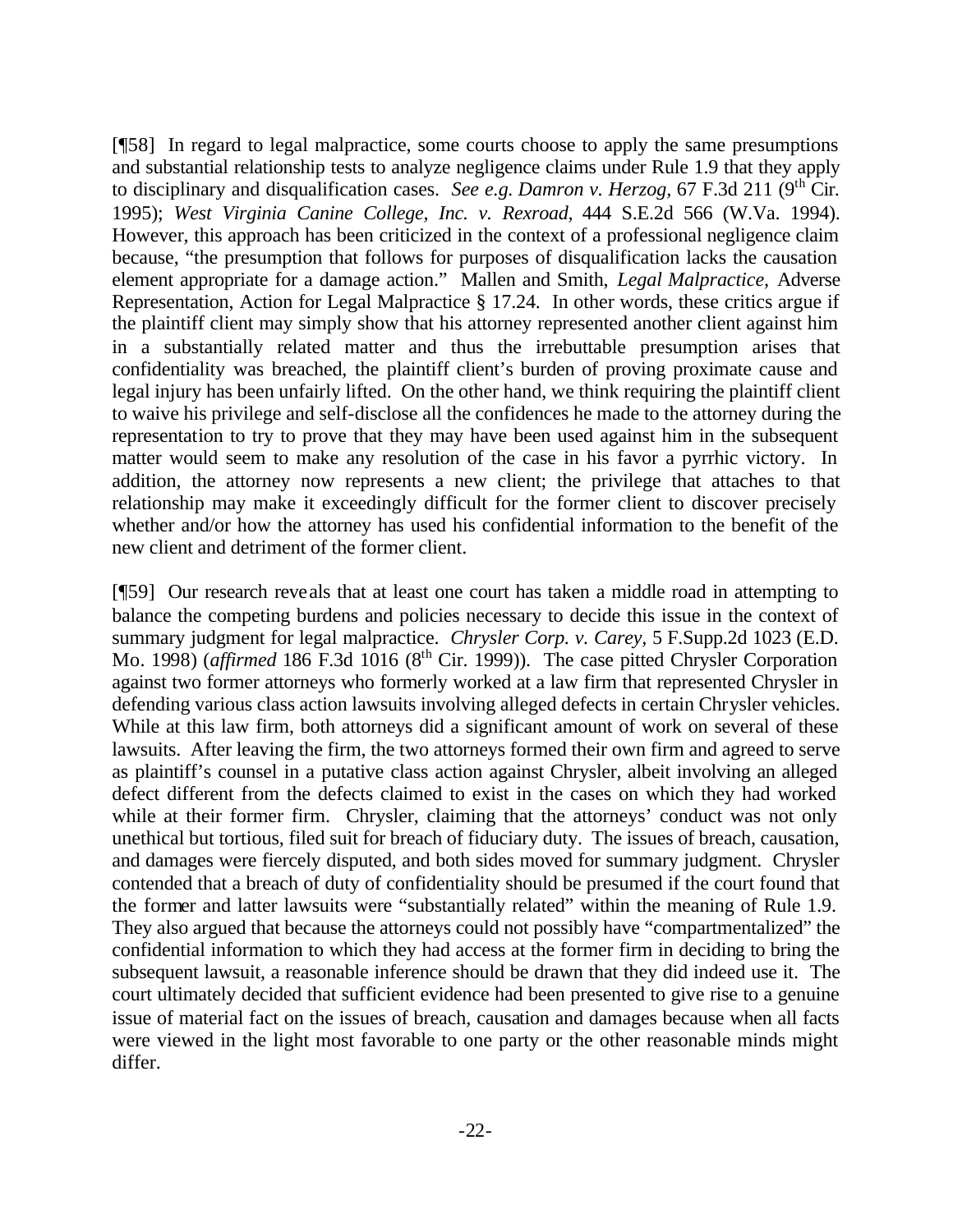Certainly, a reasonable juror might find from all the evidence and inferences therefrom that [the attorneys] in fact used confidential information. On the other hand, because Chrysler can point to no particular item of confidential information used, a reasonable juror might find no breach. The Court does not believe that under Missouri law a breach is presumed or somehow established as a matter of law if the matters are "substantially related" under Rule 1.9. Instead, the evidence of a relationship, or lack thereof, between the cases are facts that the jury may consider in determining whether it should draw an inference that confidential information was used. Neither party is entitled to summary judgment.

For the same reasons, the Court believes that a reasonable juror could find or not find that defendants breached their duty of loyalty to Chrysler. The undisputed facts in this case show that [the attorneys] elected to prosecute a class action product liability lawsuit against Chrysler within a year after leaving a firm where they had performed significant work defending Chrysler in product liability class actions. Given their intimate familiarity with Chrysler's approach to vehicular defect class actions, a reasonable juror could find that it was a breach of loyalty for them to turn around and bring such a lawsuit against Chrysler. Again, neither party is entitled to summary judgment.

*Id.* at 1033-34.

[¶60] We agree that this is the correct analysis in regard to the application of Rule 1.9 to legal malpractice claims for breach of fiduciary duty and hereby adopt it. Unlike cases involving disciplinary action or disqualification, in a claim for legal malpractice, a showing of a "substantial relationship" between the matter for which the attorney represented the former client plaintiff and the subsequent materially adverse representation does not give rise to an irrebuttable presumption that confidentiality has been breached. It may however, if supported by the evidence, allow a reasonable juror to draw the inference that the client's confidences have been used against him in contravention of the attorney's continuing duties of confidentiality and loyalty.

[¶61] In the instant case, neither party has developed the record nor sufficiently briefed and analyzed the issues to allow us to apply the law to the facts and circumstances before us. It is conceivable, however, that an attorney who represents a client on a charge of domestic battery could become privy to facts sufficiently common to those involved in a subsequent dissolution of marriage and custody determination proceeding to give rise to the inference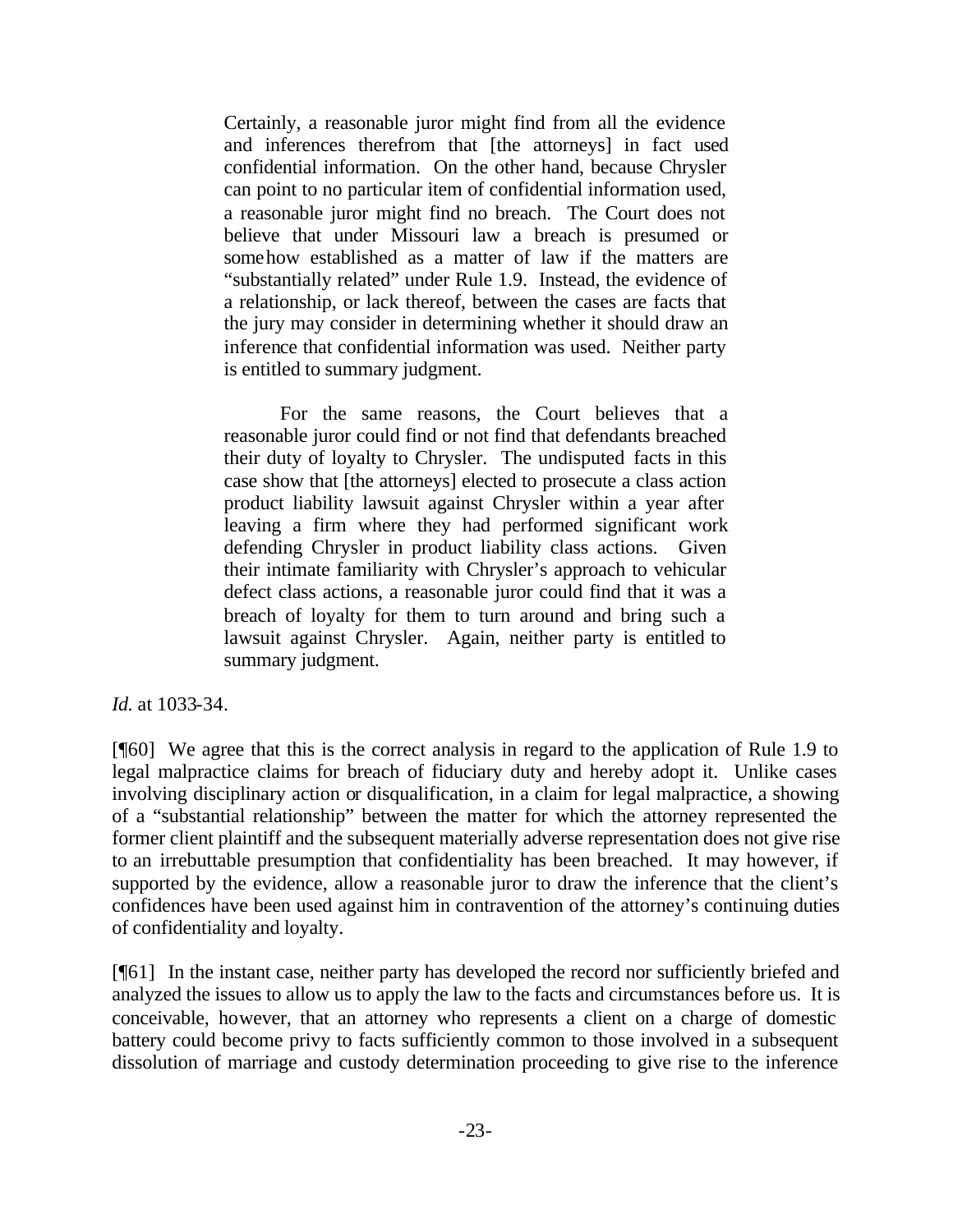that confidential information may have been used to the detriment of the former client in the later proceeding thus breaching the attorney's duties of confidentiality and loyalty.

# *Damages*

[¶62] The district court in granting summary judgment to Fix found "there is no evidence in the record which demonstrates how Fix's conduct as an attorney caused [Bevan] harm. Simply asserting that Fix's conduct was improper or even immoral is insufficient to support a claim for malpractice." We agree with the district court's conclusion and affirm the grant of summary judgment to Fix on this basis. Appellant Bevan presented no evidence of any injury or damages arising from Fix's subsequent representation of Jones. He has not alleged any facts indicating that the outcome of his divorce proceeding would have been more favorable had another attorney represented his wife Jones. He seems to argue that the breach of loyalty and presumed confidentiality caused through the adverse representation by Fix in a substantially related matter is inherently injurious to him as the former client. That may very well be accepted as true in the context of a disciplinary proceeding where the focus is solely upon the attorney's alleged violation of disciplinary rules because such a violation is presumed to not only harm the attorney's clients but also the judicial process, as well as the public's perception of the legal profession. However, in a suit for negligence, the plaintiff must prove all elements. Without legal injury or damages, for what is he to be compensated?

[¶63] In the case of *Chrysler v. Carey*, discussed *infra,* Chrysler claimed as damages legal expenses paid to a second law firm in connection with that firm's investigation of the link between the defendant attorney's firm and other firms in filing the lawsuit against Chrysler. They also claimed attorney fees and expenses incurred in defending the lawsuit filed by the defendant attorneys. Here, Bevan claimed no damages and presented no evidence of injury; thus the grant of summary judgment against him was appropriate because there is no genuine issue of material fact present on that necessary element.

# *Waiver*

[¶64] Finally, we consider the district court's conclusion that Bevan's failure to seek disqualification of Fix in his representation of Jones constitutes a waiver and thus bars his subsequent claim for legal malpractice. The district court relied on our decision *Bowen v. Smith, 838 P.2d 186 (Wyo. 1992). While we did discuss the issue in the foregoing case, it* was clearly as *dicta* because the case was resolved on the basis that no attorney/client relationship had ever existed between the minority shareholder plaintiffs and the defendant attorneys who had represented the corporation. Nonetheless, we did state in that opinion that, "the minority shareholders could have objected to the continued representation of Springer Jones and his company, Squaw Mountain [the majority shareholders], in the division litigation [a subsequent action in which minority shareholders sued majority shareholders for division of proceeds from settlement of initial litigation] if they had so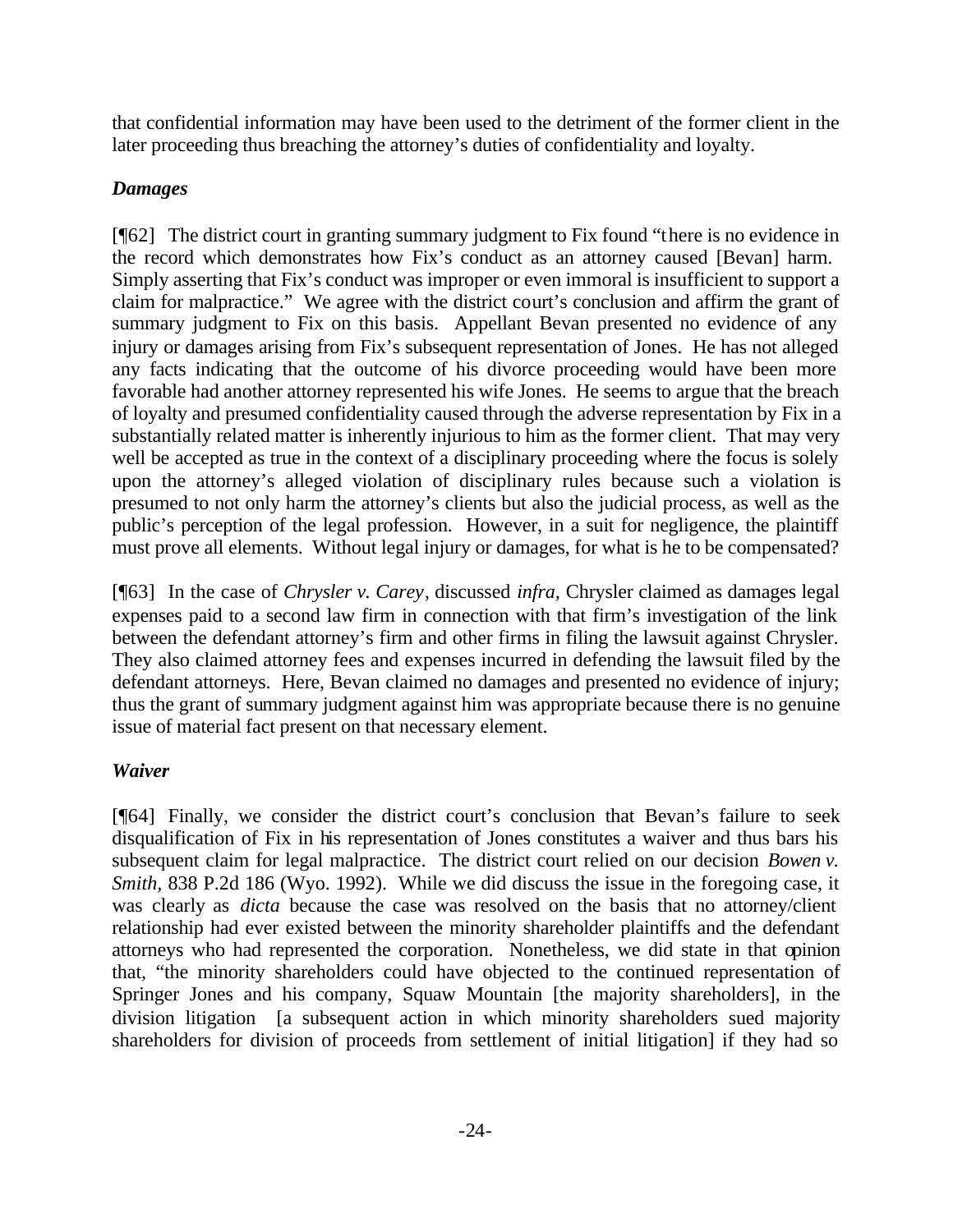chosen. Clearly, that effort was not made and any complaint either in ethical challenge or damage complaint is waived by intentional choice, disinterest or inactivity."<sup>12</sup> *Id.* at 194.

[¶65] The prior failure of the former client to seek disqualification of the attorney in the adverse representation has become a common defense for purposes of a legal malpractice claim. Several courts in particular cases have recognized this failure as a waiver of the alleged conflict. *See Wilbourn v. Stennett, Wilkinson & Ward,* 687 So.2d 1205 (Miss. 1996). This court has determined waiver to be "the intentional relinquishment of a known right and must be manifest in some unequivocal manner." *Baldwin v. Dube*, 751 P.2d 388, 392 (Wyo. 1988); *see also Jackson State Bank v. Homar,* 837 P.2d 1081, 1086 (Wyo. 1992). We have held that "the constituents of waiver are identified as: (1) an existing right; (2) knowledge of that right; and (3) an intent to relinquish it. *Ramirez v. Metropolitan Life Ins. Co.*, 580 P.2d 1136, 1138 (Wyo. 1978); *Jackson State Bank,* at 1086.

[¶66] Clearly, under the Rules of Professional Conduct, the onus is on the attorney to consult with his former and current clients and seek their consent to any subsequent adversarial representation. *See* Wyo.R.Pro.Cond. 1.9(a). Nevertheless, in the context of legal malpractice, we think it appropriate to find that the former client may have waived the conflict of interest by failing to disqualify the attorney, provided the attorney, as the party asserting the defense, meets his burden of showing the former client had the requisite knowledge of the right and intended to relinquish it. We do not find the client's failure to seek his former attorney's disqualification an automatic defense precluding judgment for malpractice in favor of the client as a matter of law. Rather, the issue will have to be decided on a case-by-case basis. Regrettably, we think the source of many of these problems is an attorney's "failure to have adequate systems to identify former clients and the subject of their prior representation." Mallen and Smith*, Legal Malpractice,* § 17.24. Ultimately, it may be appropriate that the attorney, as the party most able to prevent the injury, bear the risk for this failure.

[¶67] In the case of *Wilbourn v. Stennett, Wilkinson & Ward,* the defendant law firm had itself sought "qualification" by the court in the underlying litigation. When the court asked Wilbourn if he wanted the law firm disqualified, he responded negatively. He stated that after three years in federal court the firm had already breached the confidences, and to disqualify the firm would hinder the trial. 687 So.2d at 1217. The court deciding his malpractice claim found that Wilbourne had waived the firm's disqualification and was thus barred from asserting his claim of negligence against them. We cannot say that the facts before us are similar to those in *Wilbourn*. Unfortunately, the record is not sufficiently developed for us to apply the law herein set out to the instant case, nor is it necessary for us to do so as we have affirmed the district court's judgment on other grounds.

 $12$  To the extent the statement seems to imply that the former client's failure to seek disqualification of the attorney during the subsequent adverse representation waives any "ethical challenge" i.e. disciplinary action, it is an unfortunate overbroad statement of the law and is hereby overruled.